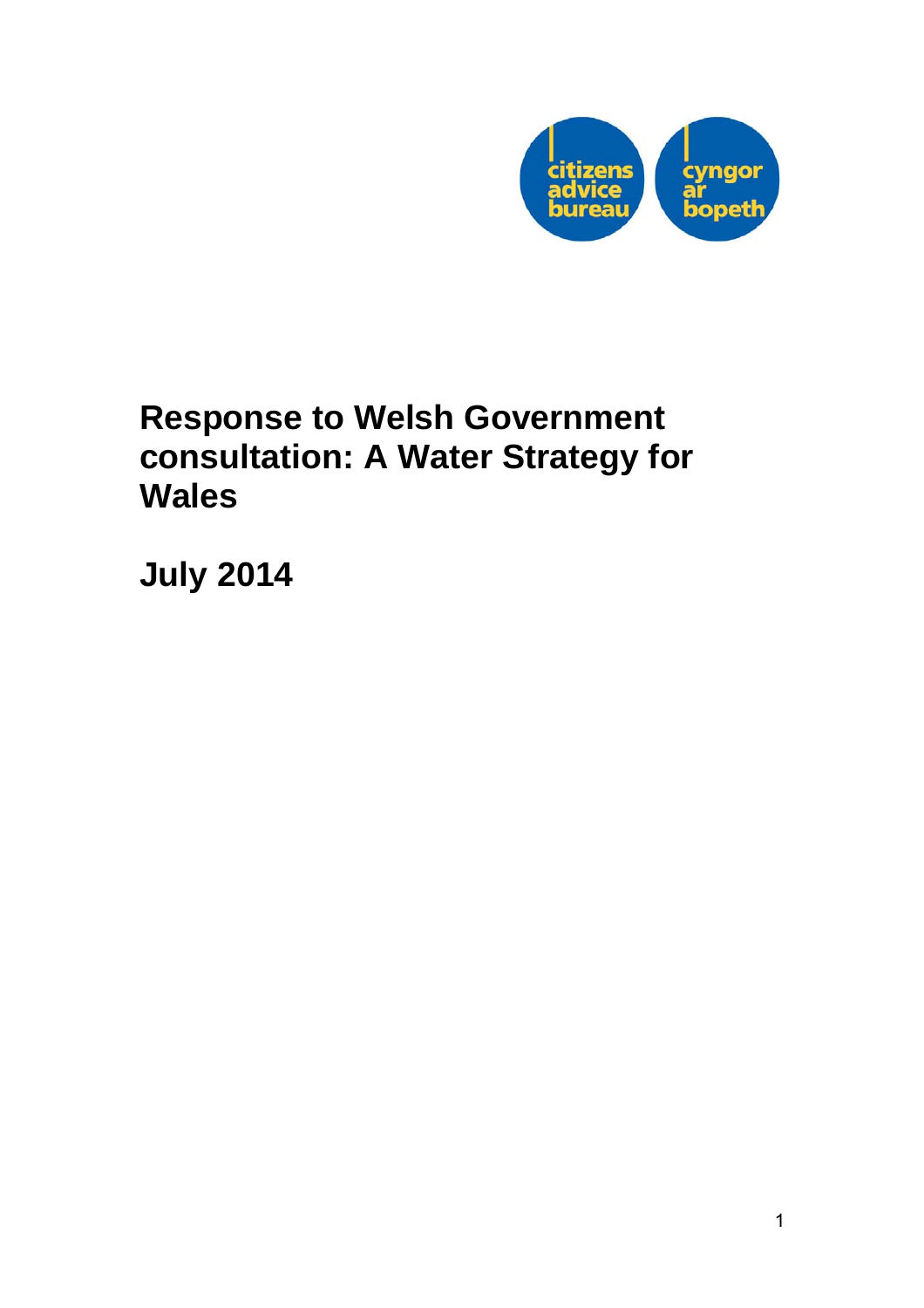# **About Citizens Advice Cymru**

Citizens Advice is an independent charity covering England and Wales operating as Citizens Advice Cymru in Wales with offices in Cardiff andf Rhyl. There are 20 member Citizen Advice Bureaux in Wales, all of whom are members of Citizens Advice Cymru, delivering services from over 250 locations.

The twin aims of the Citizens Advice service are:

- to provide the advice people need for the problems they face
- to improve the policies and practices that affect people's lives.

The advice provided by the Citzens Advice service is free, independent, confidential and impartial, and available to everyone regardless of race, gender, disability, sexual orientation, religion, age or nationality.

The majority of Citizens Advice services staff are trained volunteers. All advice staff, whether paid or volunteer, are trained in advice giving skills and have regular updates on topic-specific training and access to topic-based specialist support.

Local bureaux, under the terms of membership of Citizens Advice provide core advice based on a certificate of quality standards on welfare benefits/tax credits, debt, housing, financial products and services, consumer issues, employment, health, immigration and asylum, legal issues, and relationships and family matters.

The Citizens Advice service now has responsibilities for consumer representation in Wales as a result of the UK Government's changes to the consumer landscape<sup>1</sup>. From 1 April 2014 this includes statutory functions and responsibilities to represent post and energy consumers.

We are happy for our response to be made available to the public.

# **Overview (Q1)**

l

Citizens Advice Cymru welcomes the opportunity to respond to this consultation. We broadly support the Welsh Government's aim of a more integrated approach to the management of water and maximising the economic and social benefits in an equitable manner while protecting vital ecosystems and the environment.

We are particularly concerned with the provision of water and sewerage services for consumers in Wales. Citizens Advice Cymru believes that

 $1$  On  $1<sup>st</sup>$  April 2013 responsibility for consumer representation was transferred from Consumer Focus to the Citizens Advice Service (including Citizens Advice Cymru) following the UK Government's review of the consumer landscape.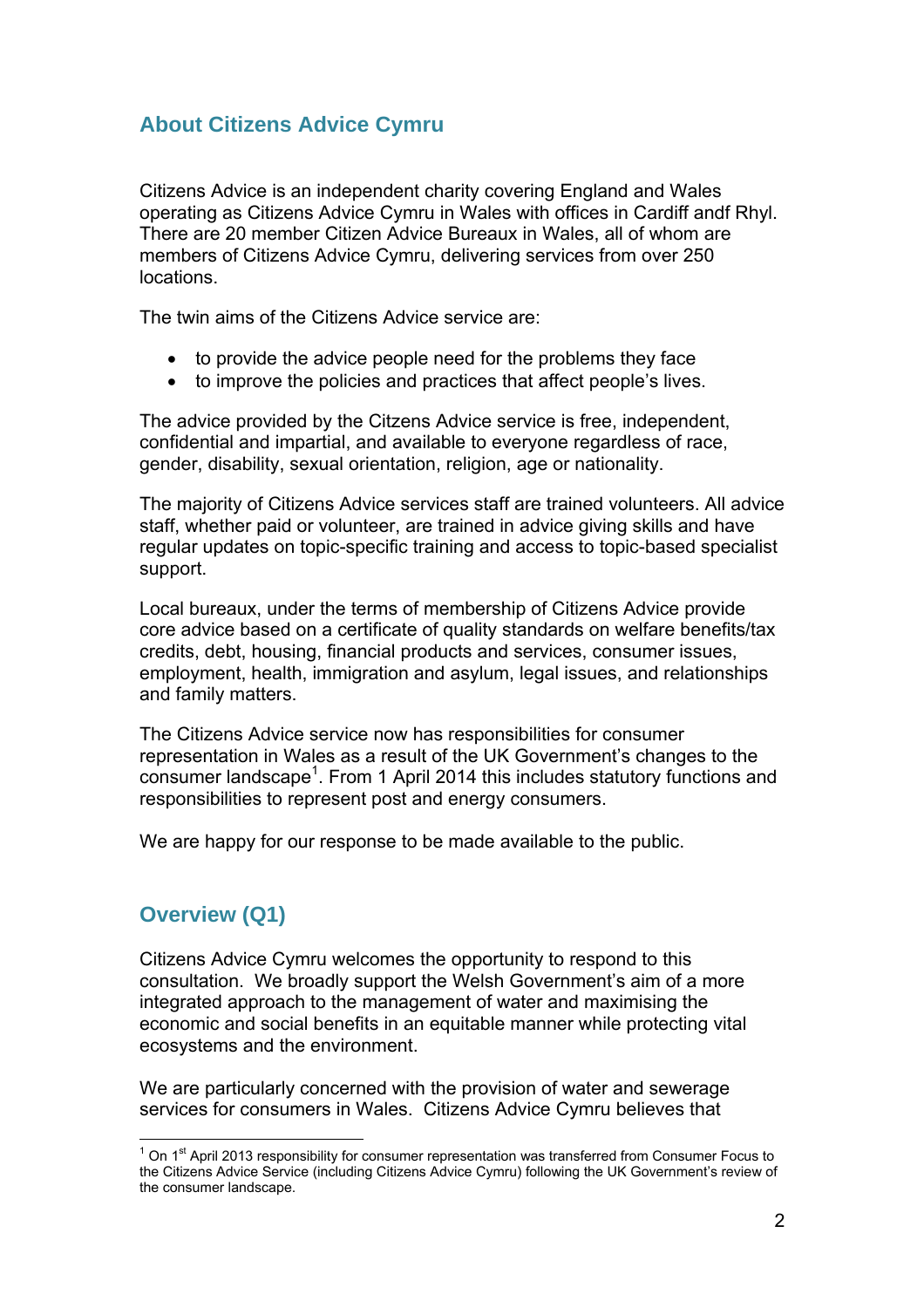ensuring that all households can access essential services including water is a key role for government. In 2013/14 clients of Citizens Advice Bureaux in Wales raised nearly 5,405 issues relating to water and sewerage services.

#### **Summary of key points**

**Citizens Advice Cymru believes that:** 

- **Affordability of water is a key issue for low income households**
- **Water efficiency measures and consumer education can contribute to reducing water poverty, but both need to be appropriately targeted**
- **The full potential of water efficiency measures should be explored before any decision is taken to introduce universal metering**
- **Affordability impact assessments should be carried out for any proposals that could increase costs for some or all consumers, including per capita targets, universal metering and major infrastructure investment**
- **The proposed review of water poverty should be comprehensive and take into account the extent of consumer water debt, the operation of social tariffs and the particular needs of consumers who are not direct customers of water companies**
- **Water and sewerage companies should be encouraged to work closely with advice and financial capability services, including providing funding for advice services.**

**Our full response is detailed below.** 

# **Efficiency of water and sewerage usage (Q13-15)**

Citizens Advice Cymru supports the aim of encouraging more efficient water and sewerage use. We have a number of specific comments on this.

# **Consumption targets (Q13)**

We note the proposal to consider the value of company targets for per capita consumption. While we can see how this might help water suppliers to assess progress in increasing efficient use of water, we have concerns about the possible impact on consumers. We can envisage problems if a per capita target were to be applied to individual households, for example through pricing structure. This could be particularly serious for vulnerable consumers such as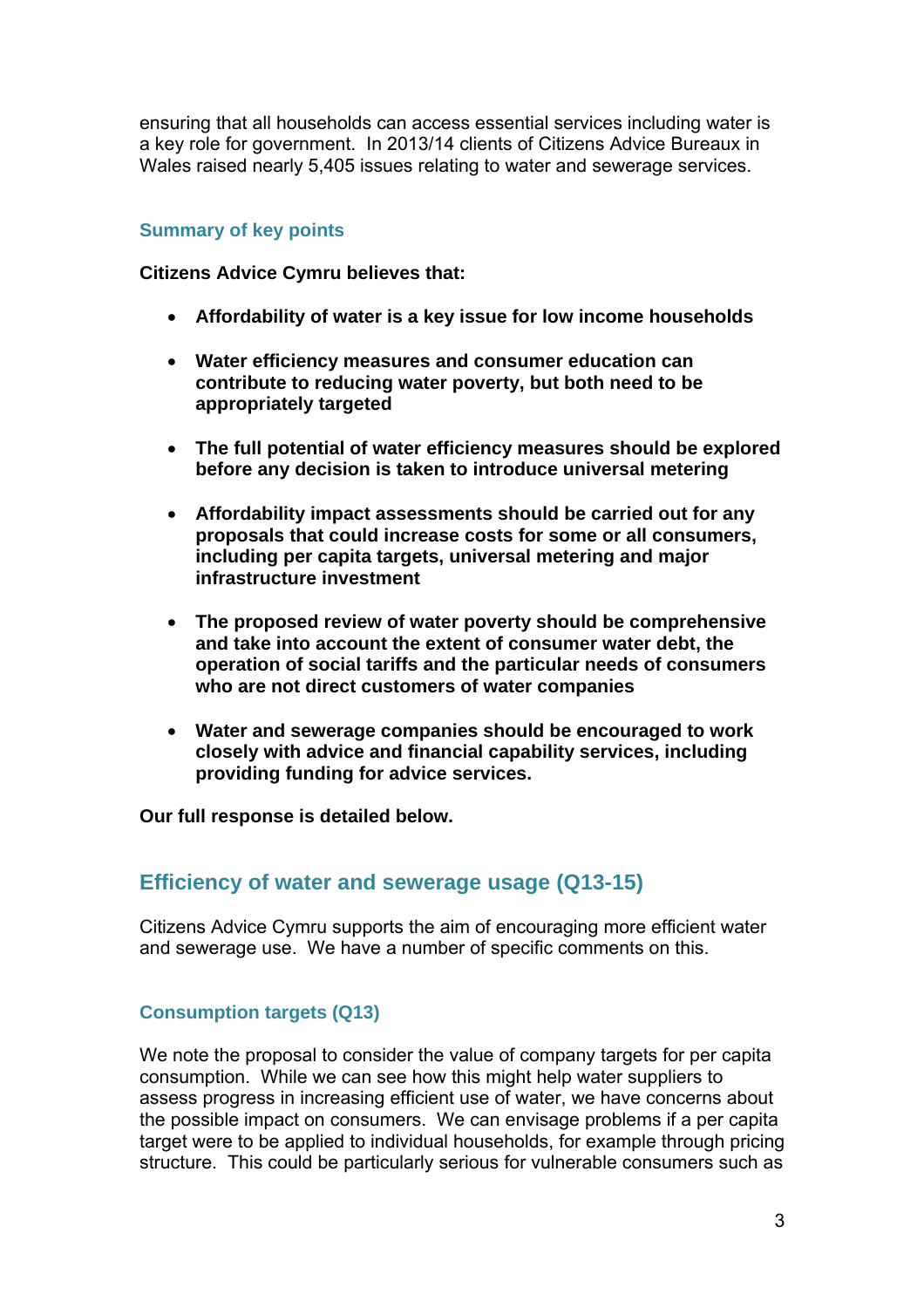people with chronic health conditions necessitating a higher consumption of water, especially those who are not aware of or eligible for social tariffs.

#### **Citizens Advice Cymru believes that**

**Any consideration of per capita consumption targets should include a consumer impact assessment, with particular emphasis on the needs of consumers who need to consume more water, and those on low incomes who are not eligible for social tariffs** 

#### **Water efficiency devices (Q13)**

Citizens Advice Cymru notes the proposal to work with Nest and Arbed to encourage the provision of water efficiency measures. Replacement of inefficient water devices could make a useful contribution both to conserving water resources and to reducing consumer costs – in the latter case for households whose water supply is metered (see comments below on metering).

Many households on low incomes will struggle to pay for more water-efficient devices, and some households would benefit from both energy efficiency and water efficiency measures. It could therefore make sense for water saving measures to be available in conjunction with energy efficiency support packages. However, there will also be households that could benefit from water saving measures but are either ineligible for energy efficiency measures or have already received help. Targeting of the programmes will need to ensure that help with water saving measures reaches all eligible consumers, whether or not they also qualify for help with energy saving measures.

We are aware that the Nest programme is to be evaluated next year and that the longer term shape of energy efficiency programmes in Wales is yet to be determined. It is important that the suitability of the new arrangements to deliver water efficiency measures is carefully considered before any final decision is made.

It will also be key to ensure that measures to facilitate water efficiency are adequately resourced. We would be opposed to funding the resources for water efficiency devices by taking funds from energy efficiency programmes, or by a further levy on water bills which would impact particularly on consumers who struggle with water affordability. Our preference would be for additional funding for water efficiency devices to be provided by the Welsh Government.

#### **Citizens Advice Cymru believes that:**

**Water efficiency measures need to be targeted at all consumers who could benefit, whether or not they would also benefit from energy efficiency programmes.**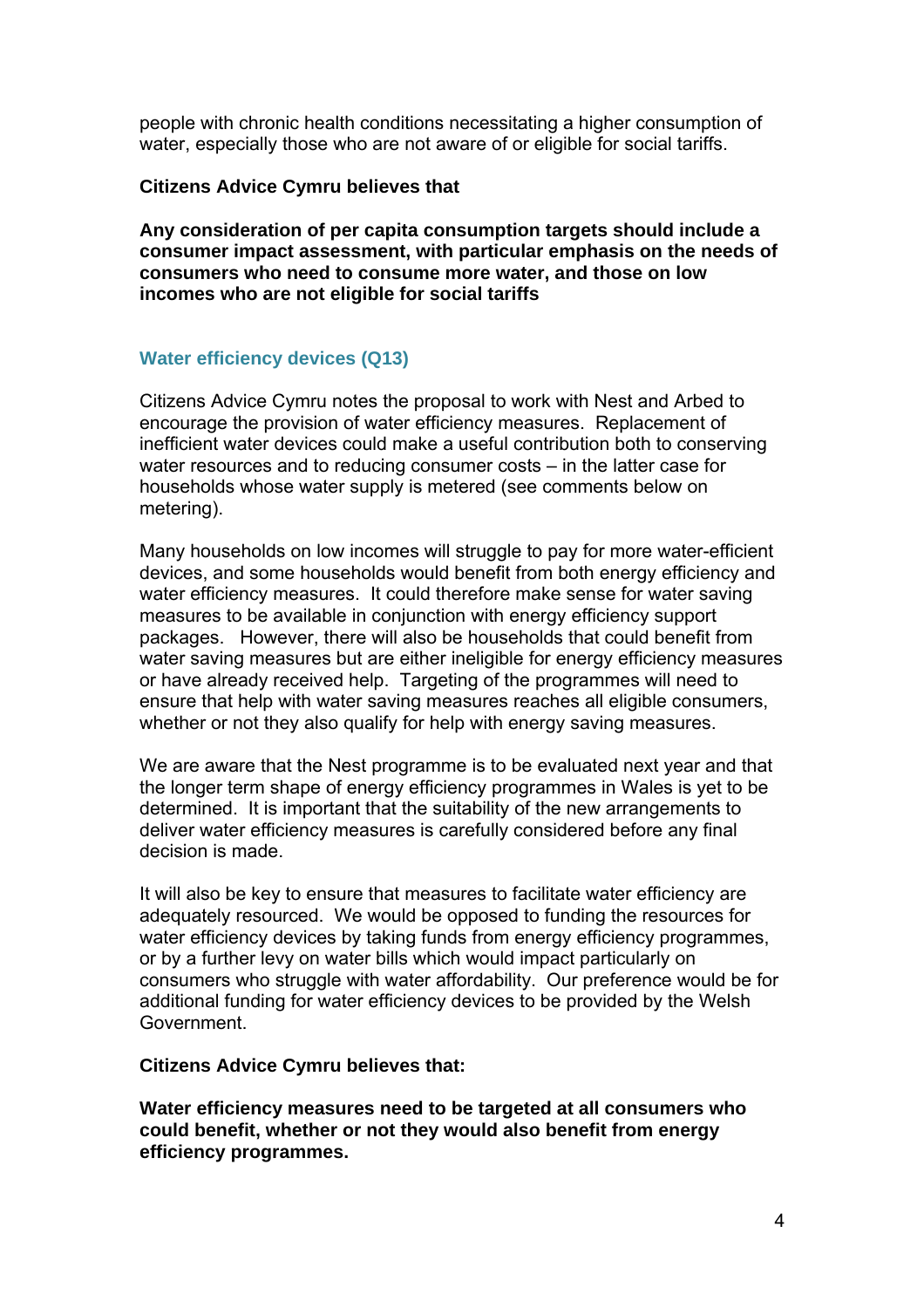**The Welsh Government should work with trusted intermediaries, including advice agencies, to promote the advantages of installing water efficiency devices and eligibility for help.** 

**Welsh Government should consider funding water efficiency measures through additional general expenditure rather than diverting energy efficiency funding or a levy on water bills.** 

**Welsh Government should consult further on specific proposals for providing water efficiency devices, with particular attention to targeting of consumers, eligibility and funding of the proposed programme.** 

#### **Education and advice (Q13)**

l

The consultation paper proposes public engagement on water usage, to challenge perceptions and promote the benefits of water efficiency. We support the idea of educating consumers on the need to avoid wasting water. Our colleagues in Scotland have found an appetite among consumers for contributing to environmental goals, provided consumers are adequately informed and empowered to do so. A study they undertook based on in-depth exploration of attitudes among water consumers with a range of characteristics found that the majority believed that people should be encouraged to use less water<sup>2</sup>.

More efficient use of water would also specifically benefit households with water meters by reducing bills. It could also reduce their energy costs and carbon emissions, for example by not heating more water than they need.

Encouraging people to use more water efficient devices is more likely to succeed if they are made aware of the potential savings in water consumption and costs from specific changes – for example more efficient toilet flushes. Water companies should work with advice agencies and other trusted intermediaries to raise awareness of potential savings and of eligibility for help. Messages should be appropriate for both metered and non-metered consumers, for whom the impact will differ.

Citizens Advice Cymru believes that domestic consumers are more likely change their consumption behaviour and replace inefficient devices if they are convinced that adequate effort is being made to reduce wastage in supply and distribution systems (see our comments below on leakage), and that industrial and public sector consumers are also working to improve water efficiency.

 $2$  A matter of principles: domestic consumers' attitude towards paying for water in Scotland, Consumer Futures, March 2014, p23

http://www.consumerfutures.org.uk/files/2014/03/A-matter-of-principles.pdf; see also Consumer Focus Scotland response to Scottish Water's consultation 'Shaping the future of your water and waste water services – draft strategic projections', March 2013, p9, http://www.consumerfocus.org.uk/scotland/files/2013/03/CFS-response-to-Scottish-Water-Consultation-Shaping-the-future-of-your-water-and-waste-water-services.pdf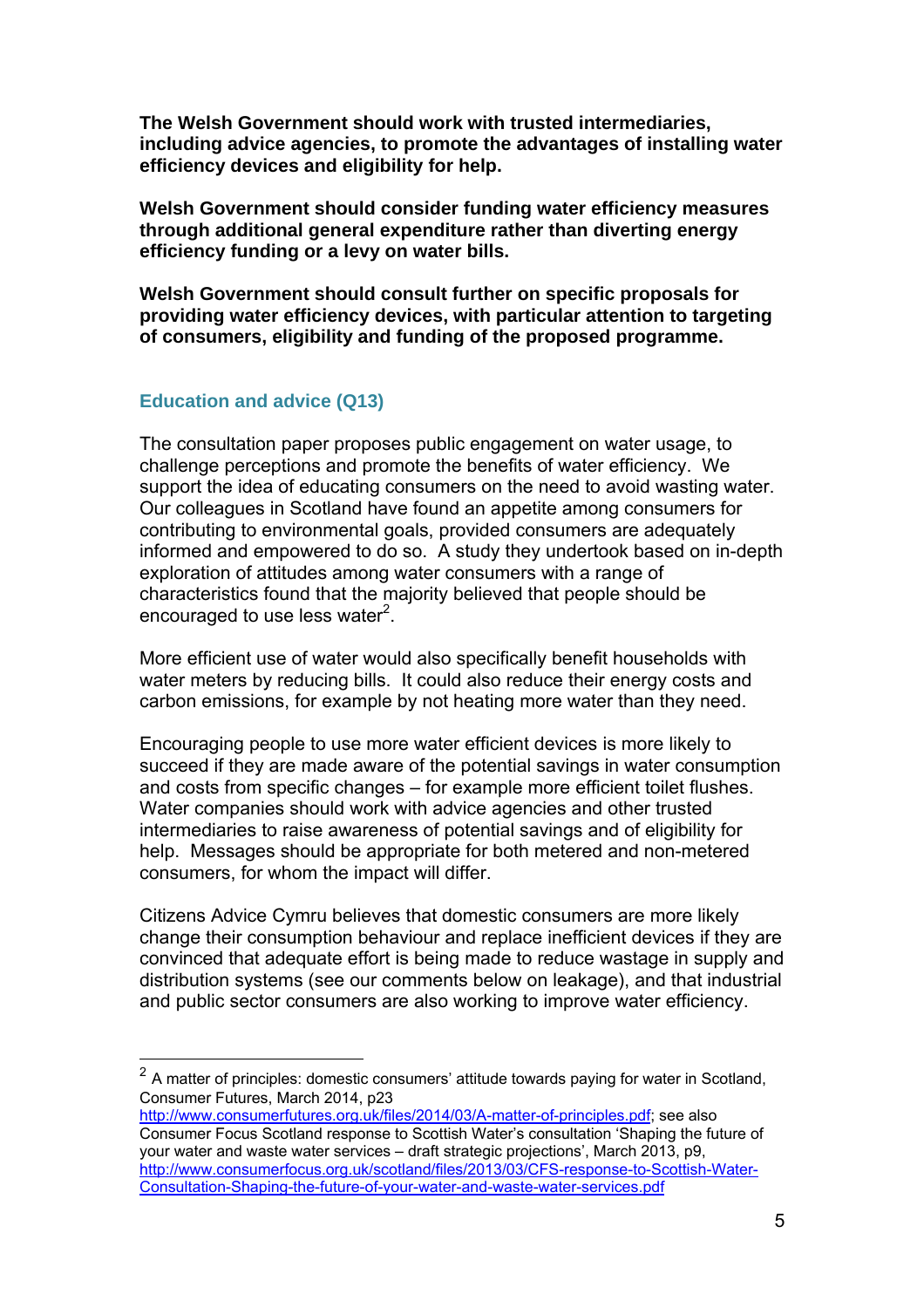**Citizens Advice Cymru believes that:** 

**Consumers should receive clear messages about the benefits of water efficiency devices and the action that is being taken to reduce inefficiencies elsewhere, for example leakage.** 

#### **A resource advice service to tackle efficiency issues**

The consultation paper refers to a new resource advice service to help households and others to tackle resource efficiency issues. Little information is provided, however, about how this will be provided and promoted. There have been recent changes to energy advice services for consumers in Wales and the relationship between the new service and existing and future energy advice programmes needs to be made clear.

A single programme for energy and water/sewerage advice could have advantages in terms of economies of scale and marketing, particularly to households most in need. There will be some areas where advice on water and energy will overlap (e.g. on using showers instead of baths).

However, if this is the intention it will be essential that the resource advice service is carefully designed to fulfil this multiple role and that advice on reducing water consumption and appropriate use of sewerage is not seen simply as an add-on to existing energy advice programmes. Again, it is important that funding for advice on water efficiency should be additional and not be taken from what is currently available for energy efficiency advice. Given our statutory responsibilities in relation to energy consumers, Citizens Advice Cymru would welcome the opportunity to discuss these proposals in more detail.

If this were to be taken forward, it will be important for the proposed advice service to be widely promoted to consumers to ensure a high level of awareness, and easily accessible. Consumers now need to access advice services via a range of channels including face-to-face, telephone and on-line. Arrangements for taking referrals from advice agencies and other trusted intermediaries will also need to be a high priority.

Not all problems relating to water and sewerage will be capable of solution through improved efficiency. The proposed advice service will also need to work closely with other advice providers such as the Citizens Advice service to ensure effective reciprocal referral of consumers needing advice, both on resource efficiency and on related issues such as water debt.

The consultation paper also refers to water companies providing water and energy advice to households. Advice from a range of sources may in principle increase the availability of information and practical help. It may also help to reinforce messages about water efficiency and affordability.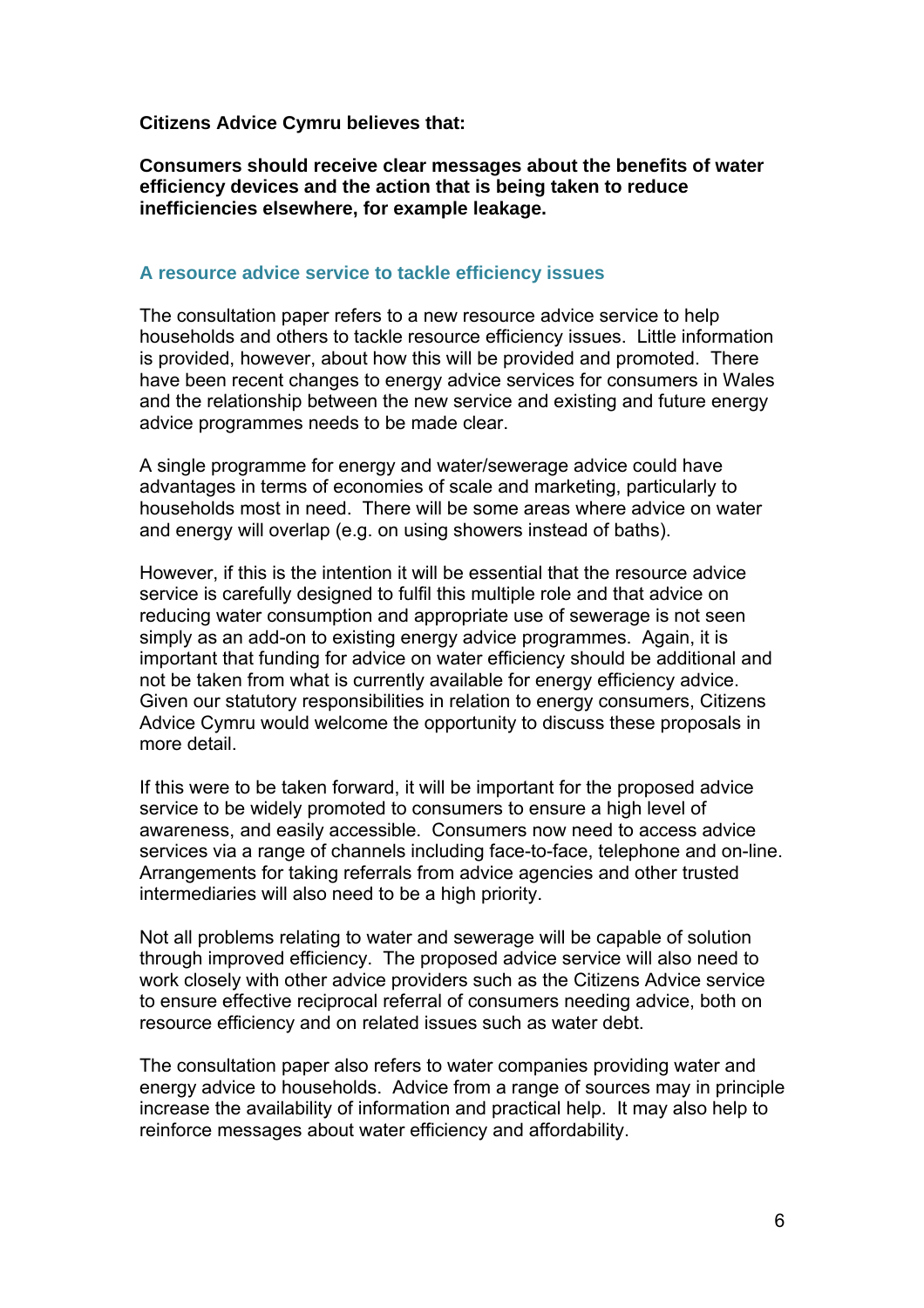However, it is important that all organisations providing advice on water and energy efficiency provide consistent messages and that services work in a joined-up way. In the light of experience in the energy sector<sup>3</sup>, we believe that it is crucial that consumers have access to well-resourced and well publicised independent advice on water and sewerage use.

## **Citizens Advice Cymru believes that:**

- **Welsh Government should consult with appropriate consumer bodies, including Citizens Advice Cymru, on the role and operation of the proposed resource advice service.**
- **Welsh Government need to ensure that water and energy efficiency advice is consistent across all sources and provided in a joined-up manner.**
- **The proposed resource efficiency advice service needs to** 
	- ¾ **be designed to provide comprehensive advice on water and sewerage use, and not simply be an add-on to energy advice**
	- ¾ **be clear about its target audience and the message to be conveyed**
	- ¾ **be easily accessible to all consumers in Wales via a range of channels**
	- ¾ **facilitate referral to and from other advice services such as Citizens Advice**
	- ¾ **be seen by consumers as independent and impartial.**

# **Metering (Q14)**

We note from the consultation paper that the Welsh Government intends to assess and consult on options for metering of all water supplies in Wales.

Citizens Advice Cymru has serious concerns about the possibility of universal metering in Wales, particularly in relation to its impact on customers' bills and their ability to pay. It should be a key principle that families with children, people with disabilities and/or chronic health conditions and those on low incomes (whether or not currently in receipt of social tariffs) are not disadvantaged by having to pay more as a result of universal metering.

Installation of meters, whether through individual choice or a universal programme, is likely to create winners and losers with savings for some households and increased bills for others. The impact of this must be taken into account whether or not universal metering is introduced in Wales.

 $\frac{3}{3}$  See for example

http://www.citizensadvice.org.uk/index/policy/policy\_publications/er\_fuel\_water\_post\_digital\_t elecoms/cr\_fuel\_water\_post\_digital\_telecoms/ofgem\_mir\_referral\_consultation\_response.htm and http://www.cse.org.uk/projects/view/1225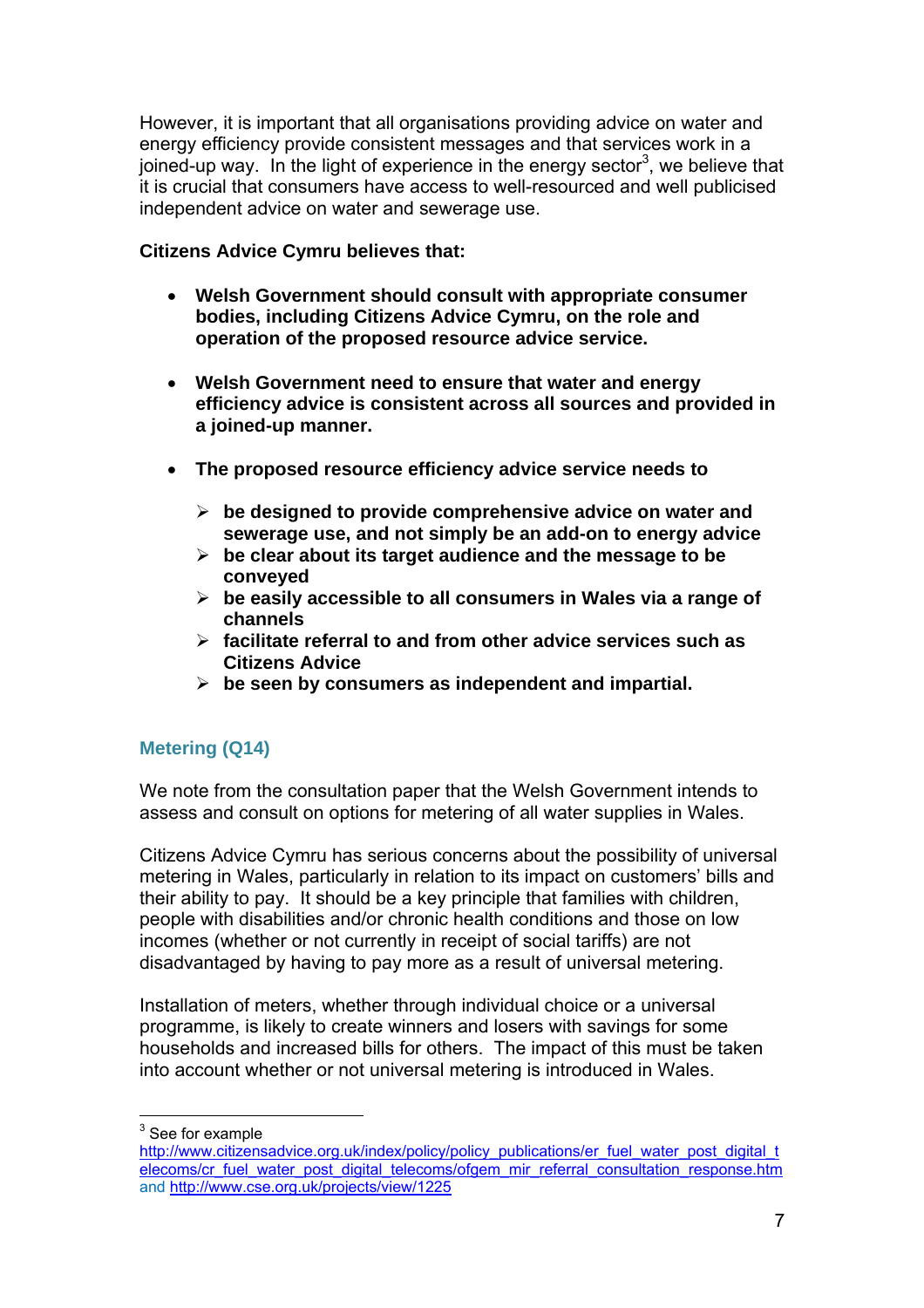Some households will save money by having a meter installed. In such cases, it is appropriate for that household to be advised to switch to a meter. Citizens Advice Bureaux and our public Adviceguide website highlight the fact that households with low water use and/or a high rateable value may save money from having a water meter installed.

However, we also draw attention to the possible disadvantages to individual consumers who are considering switching to a meter including uncertainty of bills and the extra expense that can be incurred in the case of a leak. We also highlight that customers are usually able to revert to unmetered charging within the first twelve months if they find that their bills go up. This information is critical and if meters are to be encouraged, customers must also be made aware of this as we would not wish to see people disadvantaged as a result of their decision to switch to a meter<sup>4</sup>.

Extending metering only to those households who would gain financially will of course reduce income to water companies, leading to increased bills for nonmetered households<sup>5</sup>. It is important to monitor the impact of partial metering on the costs for non-metered households.

We acknowledge that the current link between property values and (unmetered) water charges is a very crude and imperfect proxy for income levels. Some consumers (for example pensioners on low incomes living in higher council tax band properties) may receive very significant bills but may not be aware of the potential for saving by switching to a metered supply. Such consumers could benefit from universal metering, especially if they were helped with water efficiency measures and advice $6$ .

However, to a limited extent the current link between property values and (unmetered) water charges can be seen as reflecting ability to pay. Changing to a system where all businesses and household customers pay for what they use may not be fairer to all consumers in terms of their need.

For example, switching to an all-metered system would be likely to increase costs heavily for a family with several children living a low banded property. There is a risk of this even if metering led them to reduce their actual consumption. It would be important to ensure that appropriate support, including social tariffs, was available to households affected in this way. Without adequate help, there is a risk that consumers cut back on water use, for example for washing themselves, washing clothes or flushing toilets, to the extent of putting their health and personal hygiene at risk.

Universal metering raises other issues. We acknowledge the force of the argument that metering of all water supplies in Wales could encourage

l

<sup>&</sup>lt;sup>4</sup> Citizens Advice: Affordable water: a consultation on the Government's proposals following the Walker Review of charging, response to Defra, June 2011, p14

<sup>&</sup>lt;sup>5</sup> Consumer Focus Wales: Response to the Welsh Government consultation on the Walker Review of charging for household water and sewerage services, July 2011.

<sup>&</sup>lt;sup>6</sup> See for example Consumer Futures: Keeping your head above water: A study into household water debt in Scotland, February 2014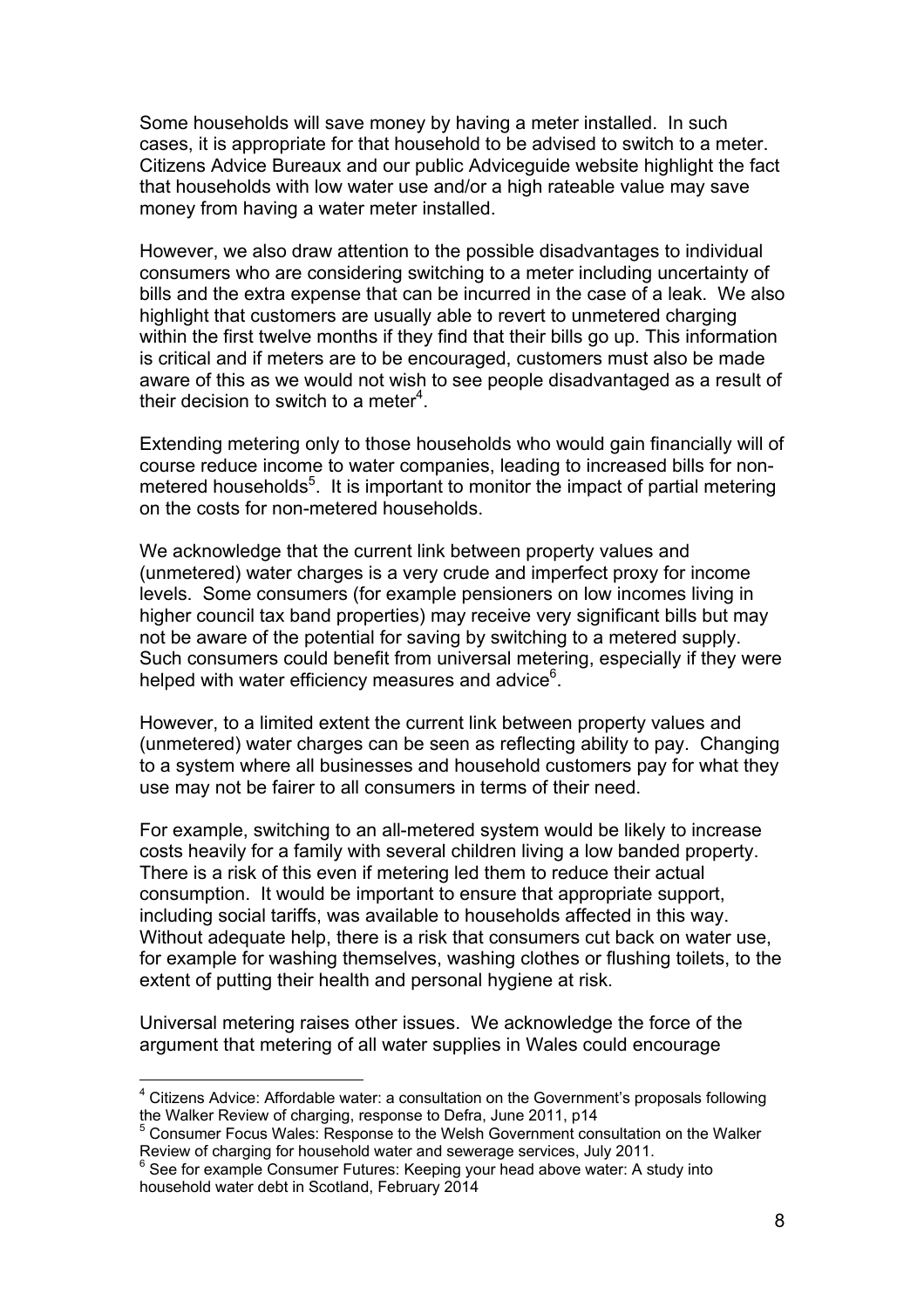consumers to give greater consideration to the value of water. This would be beneficial in terms of efficient resource use if it led to reduced consumption by households that use more water than they need. However, as well as the risk that some customers would cut back too much at a risk to their health and well-being, consideration should be given to the possibility that customers for whom water affordability is not an issue would choose not to reduce their consumption.

Whether or not meters are installed, reduced consumption by consumers will require awareness of more water-efficient behaviours, and be encouraged or enabled to install water saving devices. Citizens Advice Cymru believes that Welsh Government should prioritise consumer education and practical support programmes, and allow these to take effect before making any decision on universal metering.

As the consultation paper recognises, universal metering also raises the question of how the costs of installing meters will be met. If met from customer bills, this will increase water bills for all consumers in Wales, and in particular exacerbating the impact of metering on those likely to pay more than under the property-related system. While this might be offset by social tariffs for those least able to pay, it would further add to the bills of customers ineligible for financial help.

This might be addressed by extending the scope of social tariffs for the period during which the cost of installing meters would be met. However, that would increase the cost further for those who remained ineligible for social tariffs. A preferable solution would be for the cost to be met by Welsh Government.

#### **Citizens Advice Cymru believes that**

**Voluntary metering continues to be an appropriate way for some customers to reduce their water bills** 

**In the absence of universal metering, the impact of encouraging take up of water meters amongst customers needs to be monitored closely** 

**Welsh Government should implement a comprehensive programme of water efficiency awareness raising and practical help before proceeding with universal metering** 

**If universal metering is being contemplated, a full impact assessment of the cost to customers needs to be undertaken.** 

#### **Leakage (Q15)**

Leakage can mean increased costs to consumers and reduced supply in times of water shortage. Citizens Advice Cymru believes that it is wrong in principle for consumers to have to pay more for their water because of leakage which, while avoidable, is beyond their control.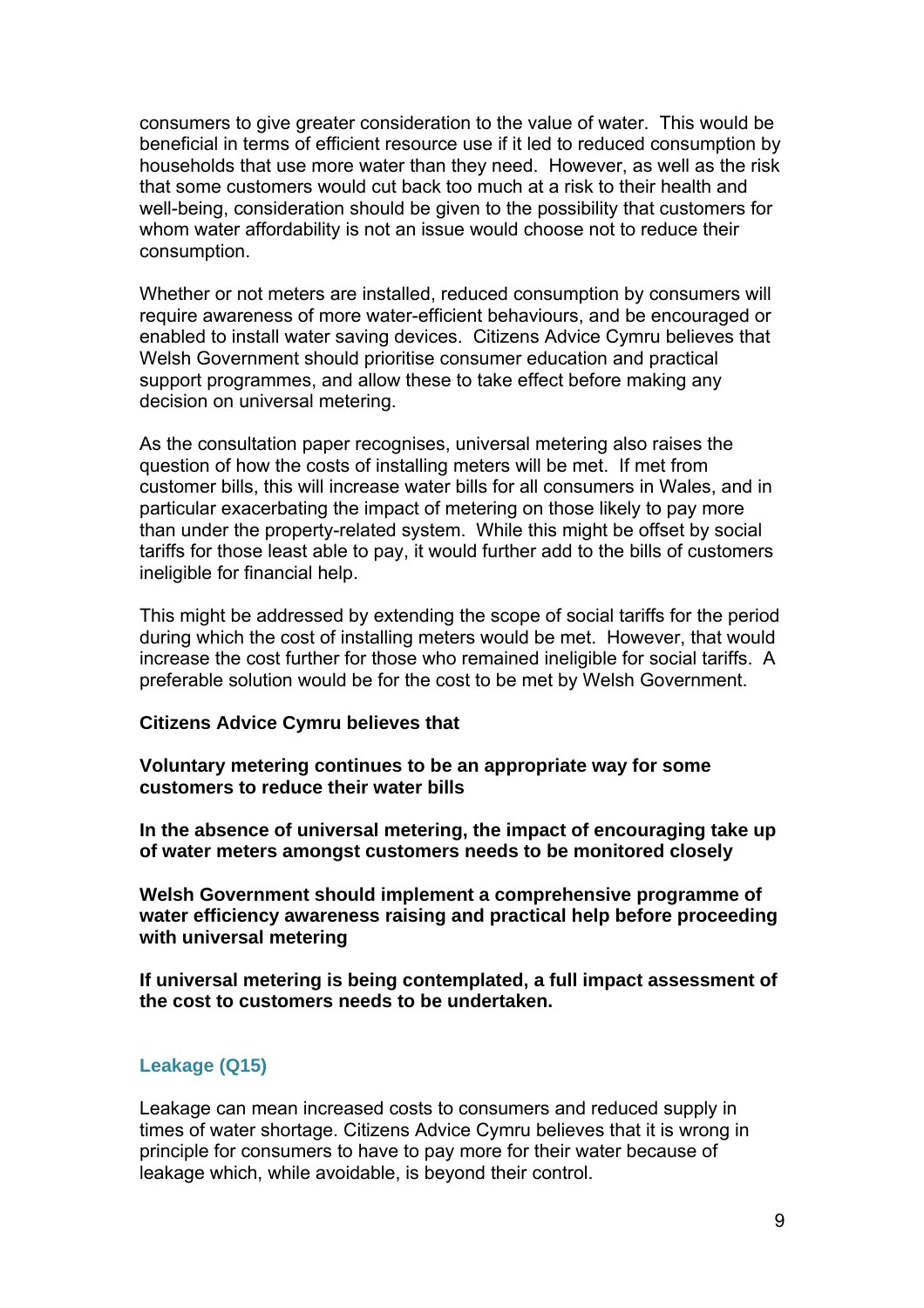We acknowledge that reducing leakage is in itself likely to cost money and that Ofwat require water companies to operate at the sustainable economic level of leakage, which identifies the level of leakage that gives consumers the best value for money<sup>7</sup>.

Consumers will want to be assured that calls for them to manage their own water consumption more efficiently are being matched by efforts by the water companies to reduce leakage as effectively and cost-efficiently as possible. Water companies should aim to achieve the industry measure of the 'Economic Level of Leakage' –the point where it is more costly to repair a leak than the cost saving due to the value of the water leaking from the system $8$ .

We note the progress made in reducing leakage and the Welsh Government's expectation that water companies will develop a strategic approach to managing leakage and that they will forecast a reduction in total leakage during the planning period.

#### **Citizens Advice Cymru believes that**

**Welsh Government should continue to monitor closely progress in reducing leakage against Ofwat targets, and encourage companies to explore innovative approaches to reducing leakage, including wholesale mains replacement where appropriate9 .** 

# **Water affordability and delivering excellent services to customers (Q 16-18)**

In recent years, affordability of water and water debt have been identified as a key issue for many consumers<sup>10</sup>. The experience of Citizens Advice clients continues to demonstrate that for many people paying for water is a problem. Our evidence is discussed in more detail in our comments on dealing with water debt below.

We believe that low incomes are one fundamental cause of people struggling with water problems. A simple way to improve affordability of water would be to improve people's incomes $11$ .

<sup>8</sup> Consumer Council for Water: leakage study, June 2013,1.4

l

<sup>7</sup> http://www.ofwat.gov.uk/sustainability/waterresources/leakage/<br>
<sup>8</sup> Consumer Council for Water: leakage study, June 2013,1.4<br>
http://www.ccwater.org.uk/waterissues/currentkeywaterissues/leakage/

http://www.ofwat.gov.uk/future/customers/metering/affordability/prs\_inf\_afford.pdf; **JRF:**  'Water poverty' the new 'fuel poverty' for vulnerable households as we attempt to tackle impacts of climate change, Feb 2011, http://www.jrf.org.uk/media-centre/water-poverty-fuel-

<sup>&</sup>lt;sup>9</sup> http://www.ccwater.org.uk/waterissues/currentkeywaterissues/leakage/<br><sup>10</sup> See for example Ofwat: Affordable for al: how we can help those who struggle to pay their water bills, May 2011,

poverty-vulnerable-households-5571<br><sup>11</sup> Citizens Advice: Affordable water: a consultation on the Government's proposals following the Walker Review of charging, response to Defra, June 2011, p3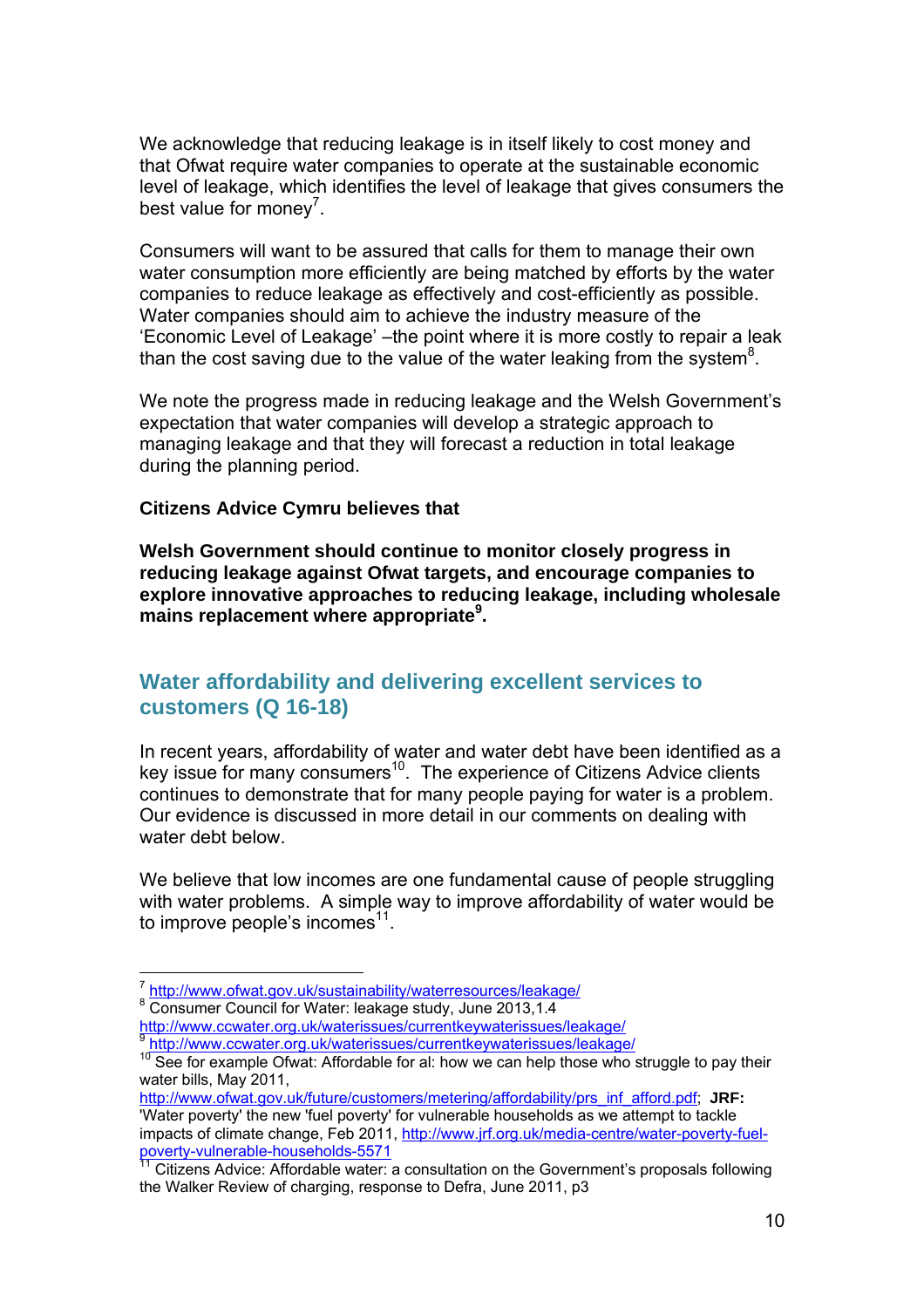However, there is no welfare benefit in England and Wales specifically aimed at helping to meet water costs<sup>12</sup>, and in the current welfare reform climate it is unlikely that calling on central government to introduce such a benefit would succeed.

Our focus in this response, therefore, is on reducing the cost of water and sewerage services to consumers.

Options for cost reduction are limited. Unlike energy consumers, domestic water customers do not have the option of switching between suppliers in order to reduce their costs.

Citizens Advice Cymru believe that to help ease affordability problems some components of water bills, such as highway drainage<sup>13</sup> and environmental costs should be removed from water bills and funded via other mechanisms, and we have previously raised this with central government<sup>14</sup>. However, we acknowledge again that this is largely outside the control of Welsh Government.

It is likely therefore that tackling the problems of affordability and debt will require a combination of measures to reduce costs of supplying water and sewerage (such as reducing leakage), increase the efficiency of consumers' water and sewerage use, and helping those struggling to pay their water and sewerage bills, through social tariffs and provision of advice services.

Citizens Advice Cymru strongly supports the proposal to undertake a review into the issue of water poverty. In the following sections we address specifically the issues of social tariffs, water and sewerage debt and provision of advice and help to consumers struggling with their water bills.

Citizens Advice Cymru also believes that robust monitoring of water poverty over the longer term is essential if targeting of programmes is to be appropriate and progress measured. In evidence recently submitted to the National Assembly's inquiry into energy efficiency and fuel poverty in Wales, we suggested that the Wales National Survey could be used to identify the extent of fuel poverty in households<sup>15</sup>. In a similar way the survey might be used to compare data on incomes, water expenditure and household need for water including number of children and chronic health conditions.

#### **Citizens Advice Cymru believes that:**

l

#### • **the proposed review of water poverty should address**

 $12$  In Scotland households in receipt of Council Tax Reduction can receive up to 25% reduction on water and sewerage charges from 1 April 2013, Water and Sewerage Charges (Exemption and Reduction) (Scotland) Regulations 2006 (SSI 2006/72)<br><sup>13</sup> http://www.ofwat.gov.uk/regulating/charges/prs\_web\_chargespg\_54highways#

<sup>&</sup>lt;sup>14</sup> Citizens Advice: Affordable water: a consultation on the Government's proposals following the Walker Review of charging, response to Defra, June 2011

<sup>15</sup> Citizens Advice Cymru: Response to the National Assembly for Wales' Environment and Sustainability Committee's inquiry into energy efficiency and fuel poverty in Wales – June 2014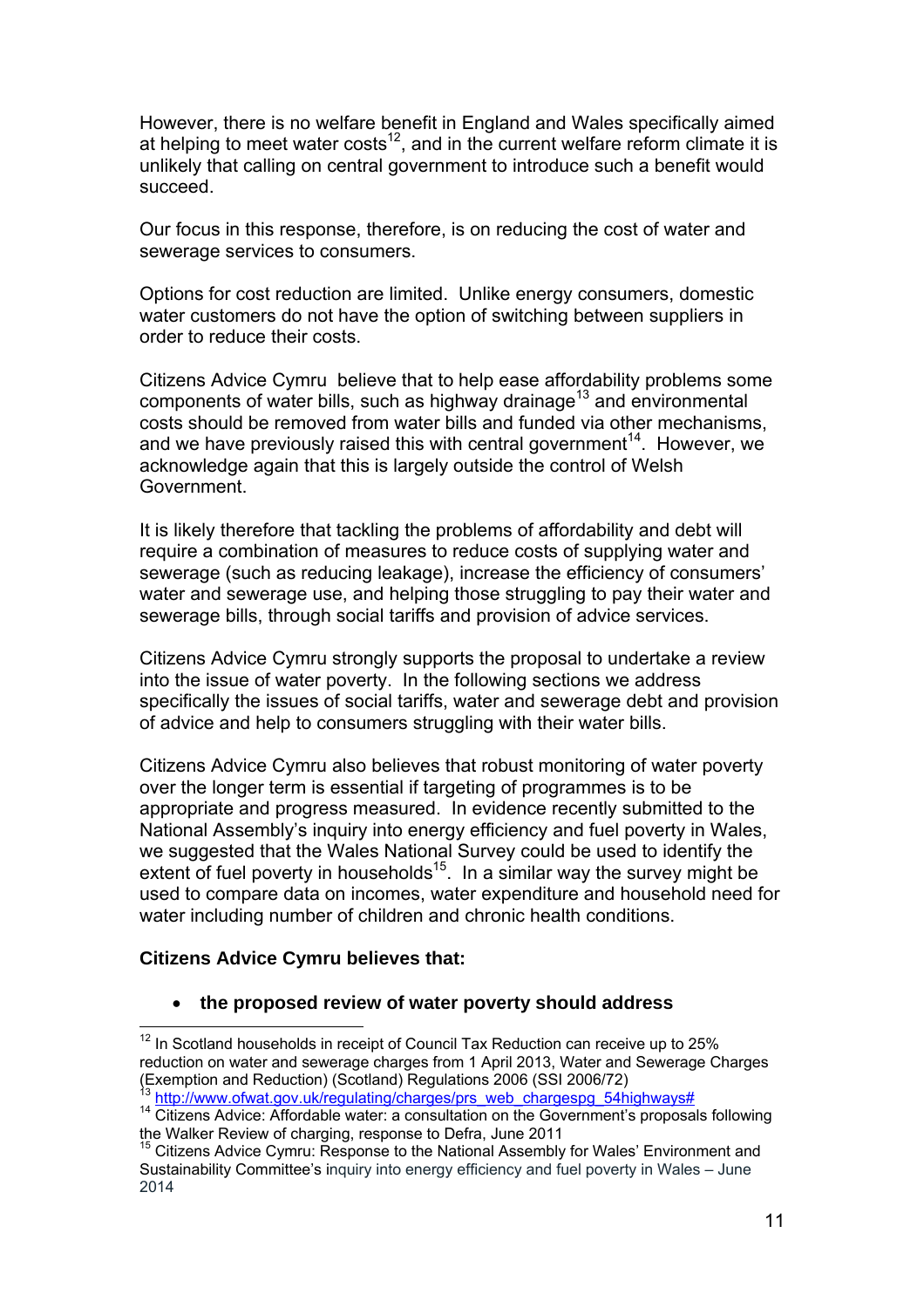- ¾ **The extent of water poverty in Wales in terms of households paying more than 3% of household income for water and sewerage**
- ¾ **Social tariffs and support for low income consumers**
- ¾ **The extent of indebtedness**
- ¾ **Collection methods and debt management by water companies**
- ¾ **Provision of debt advice**
- ¾ **Consumer education**
- **the Wales National Survey should collect data on** 
	- ¾ **Access to mains water supply and sewerage**
	- ¾ **Whether a water meter is installed**
	- ¾ **Whether the household is in receipt of financial help with water bills (e.g. Welsh Water Assist)**
	- ¾ **Chronic conditions affecting need for water use.**

**Citizens Advice Cymru would be happy to submit evidence to the review and work with Welsh Government on this issue as appropriate.** 

# **Social tariffs: requirement**

Social tariffs can be one useful way of helping households that are struggling to pay their water and sewerage bills. We agree with the Welsh Government view<sup>16</sup> that in addressing affordability social tariffs should complement other measures, including water efficiency and consumer education, as addressed elsewhere in this response.

We note the guidance that the Welsh Government has issued to water companies and Ofwat and that the social tariffs guidance will be reviewed in the light of the water strategy<sup>17</sup>. We have a number of comments on the role and operation of social tariffs.

The Welsh Government has an expectation that water companies will have a social tariff in place by 2015, but this does not appear to amount to a requirement<sup>18</sup>. In our view there are disadvantages to allowing discretion to individual water and sewerage companies on whether or not to introduce a social tariff, and on what level of support and eligibility conditions should be applied. Our past experience of social tariffs in the energy sector was that

<sup>&</sup>lt;sup>16</sup> Welsh Government: Guidance to water and sewerage companies and the Water Service Regulation authority (Ofwat), in relation to social tariffs under section 44 of the Flood and Water Management Act 2010, p4

<sup>&</sup>lt;sup>17</sup> Welsh Government: Guidance to water and sewerage companies and the Water Service Regulation authority (Ofwat), in relation to social tariffs under section 44 of the Flood and Water Management Act 2010, p8,

http://wales.gov.uk/topics/environmentcountryside/epq/waterflooding/publications/social-tariffguidance/?lang=en

 $18$  Welsh Government: Consultation document: a Water Strategy for Wales, April 2014, p46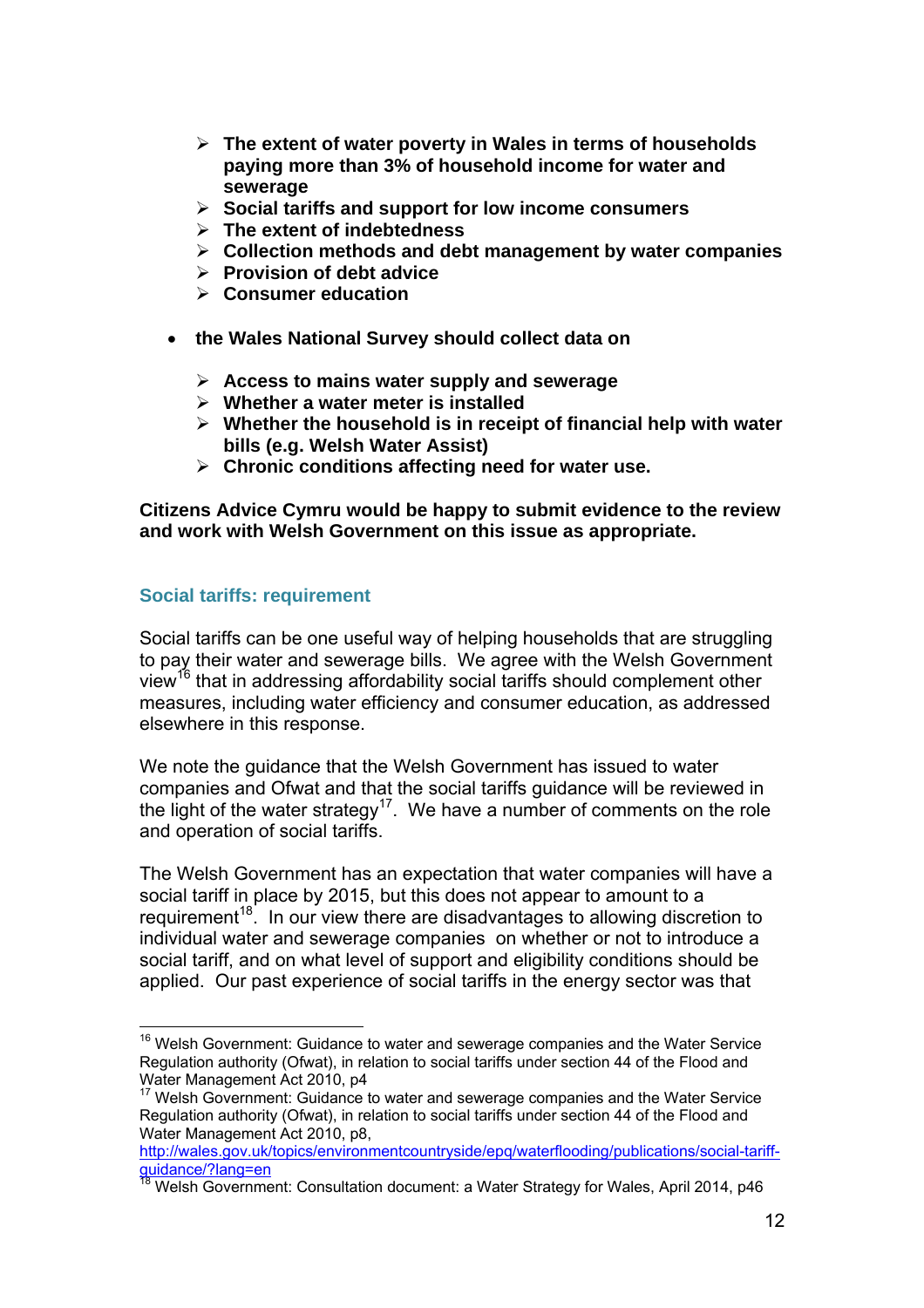significant variation and a lack of consistency made it difficult for customers to understand whether or not they are eligible for their supplier's social tariff<sup>19</sup>.

If social tariffs are not to be mandatory in Wales, then as a minimum requirement companies that decide not to bring forward a social tariff should be expected to consult their customers, the Consumer Council for Water (CCW) and other consumer representative bodies<sup>20</sup>, justifying their decision and seeking agreement with stakeholders and Welsh Government to alternative action on their part to assist customers who struggle with water bills.

## **Citizens Advice Cymru believes that**

- **Social tariffs should be a mandatory requirement for water companies**
- **In the absence of such a requirement, companies should be required to consult widely should they decide not to introduce a social tariff, and to put alternative provision in place for consumers who struggle with their water bills.**

## **Social tariffs: cross subsidy and impact on other customers**

Social tariffs funded by a levy on other customers' bills inevitably create a question of the balance between the level of help to those most in need and the costs to other consumers in terms of higher water bills. By spreading the costs of a company social tariff across all water consumers, those who are on low incomes pay proportionately more. Even if those who are eligible for the social tariff are excluded from paying the flat rate, this remains inequitable as there will always be significant variation within the group of ineligible customers and those with lower incomes would still be disadvantaged $^{21}$ .

In our view, social support funded by government would be a much more equitable means of distributing the costs of support than cross subsidy among water and sewerage customers. However, we recognise that this possibility has been rejected by central government and that there are many pressures on the Welsh Government's own budget, which may inhibit such a step at present.

If support is to be funded by water companies, then ultimately it is their customers who foot the bill and there is a risk that some struggling customers

<sup>20</sup> Company Social Tariffs: Consultation on quidance to water and sewerage undertakers and the Water Services Regulation Authority under Section 44 of the Flood and Water Management Act 2010 , Citizens Advice response to Defra, January 2012, p3 www.citizensadvice.org.uk/defra\_water\_social\_tariffs\_consultation\_final.pdf<br><sup>21</sup> Citizens Advice: Affordable water: a consultation on the Government's proposals following

 $\overline{a}$  $19$  Citizens Advice: Affordable water: a consultation on the Government's proposals following the Walker Review of charging, response to Defra, June 2011, p7

the Walker Review of charging, response to Defra, June 2011, p12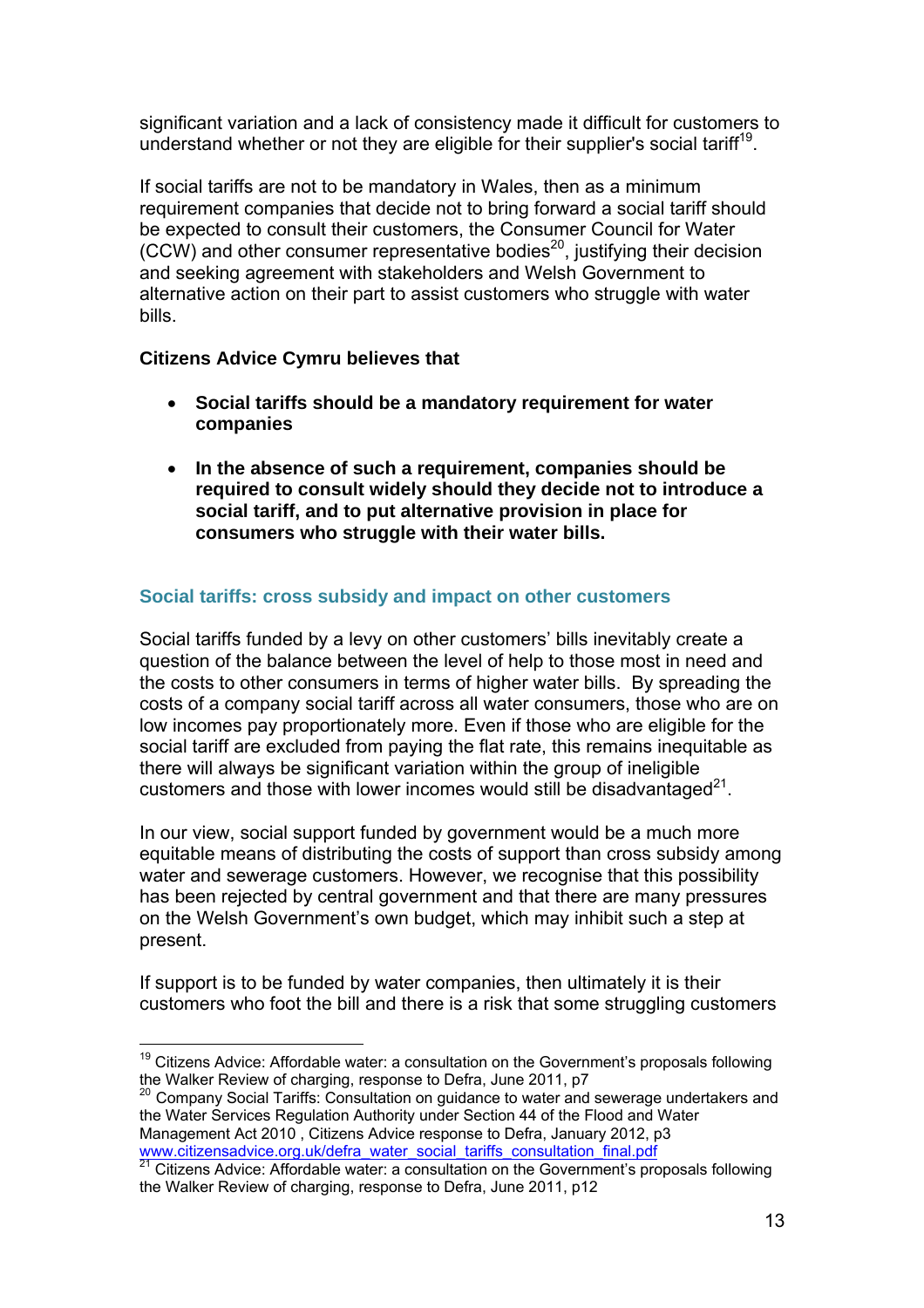may end up paying to support other customers in their region, even though they themselves are not receiving any support. This is likely to impact particularly on customers who are just outside current eligibility for social tariffs.

#### **Citizens Advice Cymru believes that**

**In reviewing the social tariff guidance, Welsh Government should pay particular attention to the situation of customers just outside eligibility limits.** 

**In targeting consumer education and efficiency measures, Welsh Government should also pay particular attention to customers just outside social tariff eligibility limits.** 

#### **Social tariffs: level of support**

We note that while the social tariff quidance suggests that a reasonable level of cross subsidy should be up to 2.5% of a company's average water and sewerage bill, there is no specific figure in relation to the level of concessionary charge. Welsh Government guidance indicates only that social tariffs should provide meaningful benefits to a significant number of customers in need of assistance and that the benefits should be sufficient to encourage customers to apply for the tariff<sup>22</sup>. The proposed review of water poverty and use of the Welsh National Survey (see above) to monitor levels of water poverty could provide useful background data in identifying an appropriate level of support and assessing its impact on consumers.

#### **Citizens Advice Cymru believes that**

**In reviewing the social tariff guidelines, the Welsh Government should consider more specific guidance on the level of support to be offered.** 

#### **Social tariffs: eligibility**

The social tariff guidance addresses the issue of how eligibility is to be determined. At present Dŵr Cymru/Welsh Water's scheme is based on a passporting approach in which recipients of certain welfare benefits are eligible, provided that they either have a specific medical condition requiring extra water use, or they have three or more children under 19 and in full time education in the household.

  $22$  Welsh Government: Guidance to water and sewerage companies and the Water Service Regulation authority (Ofwat), in relation to social tariffs under section 44 of the Flood and Water Management Act 2010, p8,

http://wales.gov.uk/topics/environmentcountryside/epq/waterflooding/publications/social-tariffguidance/?lang=en,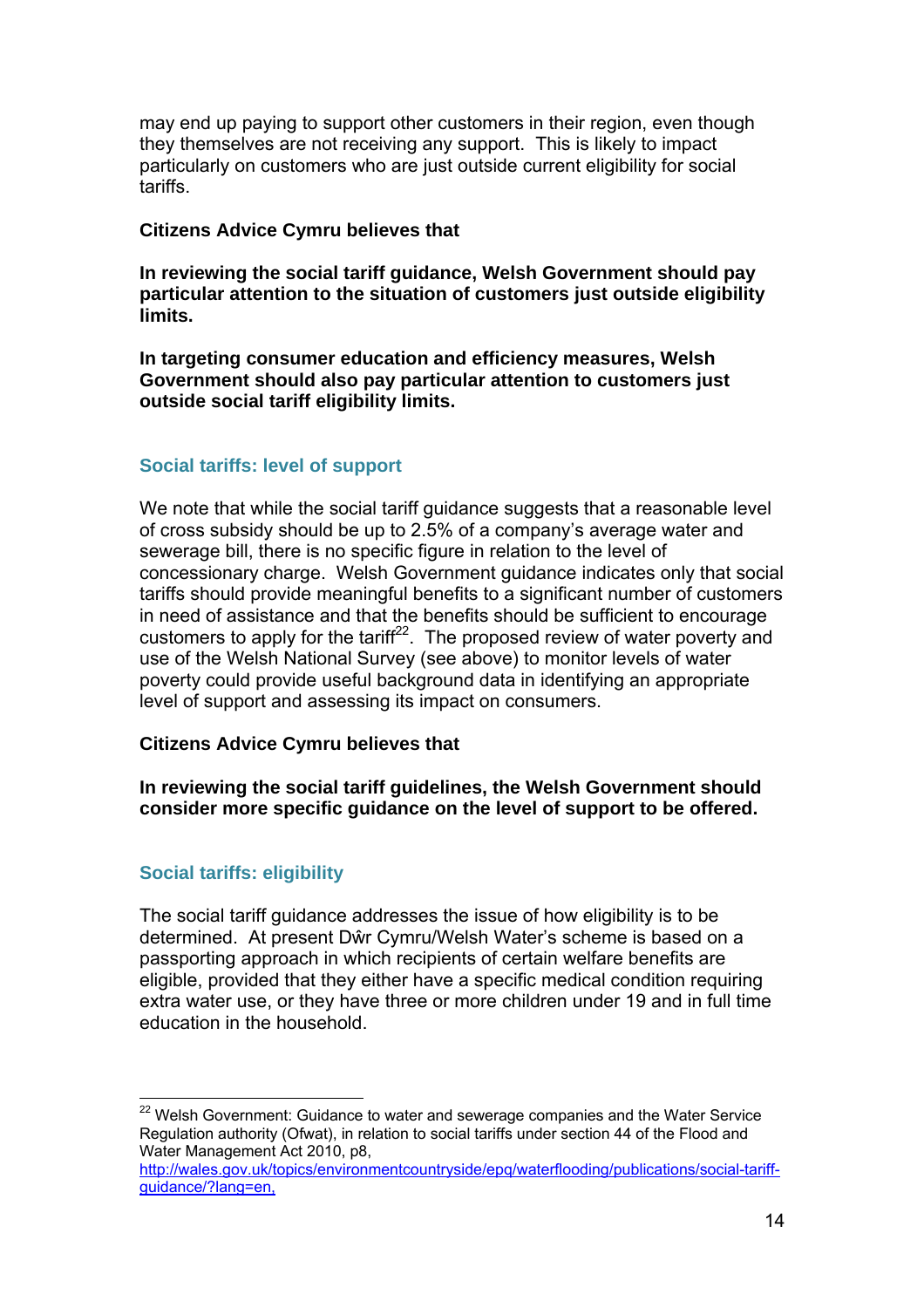It will be important for any review of the social tariff guidance to take into account the impact of implementation of welfare reform over the next few years. At present universal credit is listed as one of the qualifying benefits, but very few consumers in Wales are currently in receipt of universal credit. Deciding which groups of universal credit recipients should have extra support will be a challenge<sup>23</sup>. The Welsh Government has already addressed this issue in respect of its own passported schemes $^{24}$  and it will be important for water companies to do likewise, and to review the impact as universal credit is rolled out.

In respect of the tax credit and benefit system in advance of the introduction of universal credit, we believe it is important that those on a low income, but not receiving benefits or tax credits, are also assisted<sup>25</sup>. The Welsh Government social tariff guidance takes the view that it is a decision for water companies whether to undertake individual assessments rather than a passported approach<sup>26</sup>. The cost of administering individual assessments would be greater than a scheme that used passporting alone, as it would involve checking evidence of income as well as benefit entitlement letters. But this is not an insurmountable problem, and we note that some energy companies are using low income in addition to passporting as a way to target their warm home discount rebate $27$ .

## **Citizens Advice Cymru believes that**

**In reviewing its social tariff guidance, Welsh Government should encourage water companies to extend eligibility to consumers on the basis of benefit or tax credit receipt OR an income below a certain threshold.** 

<sup>24</sup> Welsh Government: Passported benefits and other schemes,

 <sup>23</sup> Company Social Tariffs: Consultation on quidance to water and sewerage undertakers and the Water Services Regulation Authority under Section 44 of the Flood and Water Management Act 2010 , Citizens Advice response to Defra, January 2012, p4

http://wales.gov.uk/topics/people-and-communities/welfare-reform-in-wales/passportedbenefits/?lang=en<br><sup>25</sup> Company Social Tariffs: Consultation on guidance to water and sewerage undertakers and

the Water Services Regulation Authority under Section 44 of the Flood and Water Management Act 2010 , Citizens Advice response to Defra, January 2012, p4

<sup>&</sup>lt;sup>26</sup> Welsh Government: Guidance to water and sewerage companies and the Water Service Regulation authority (Ofwat), in relation to social tariffs under section 44 of the Flood and Water Management Act 2010, p8,

http://wales.gov.uk/topics/environmentcountryside/epq/waterflooding/publications/social-tariffguidance/?lang=en, p6

British Gas, for example offers the warm home discount to customers with a gross annual house hold income of less than £16,010 and where the account holder is living with mental or physical disability or illness,or there is vulnerability within the home (children living in the house aged 5 or under) or of pensionable age

http://www.britishgas.co.uk/warmhomediscountscheme, see also https://www.gov.uk/thewarm-home-discount-scheme/eligibility.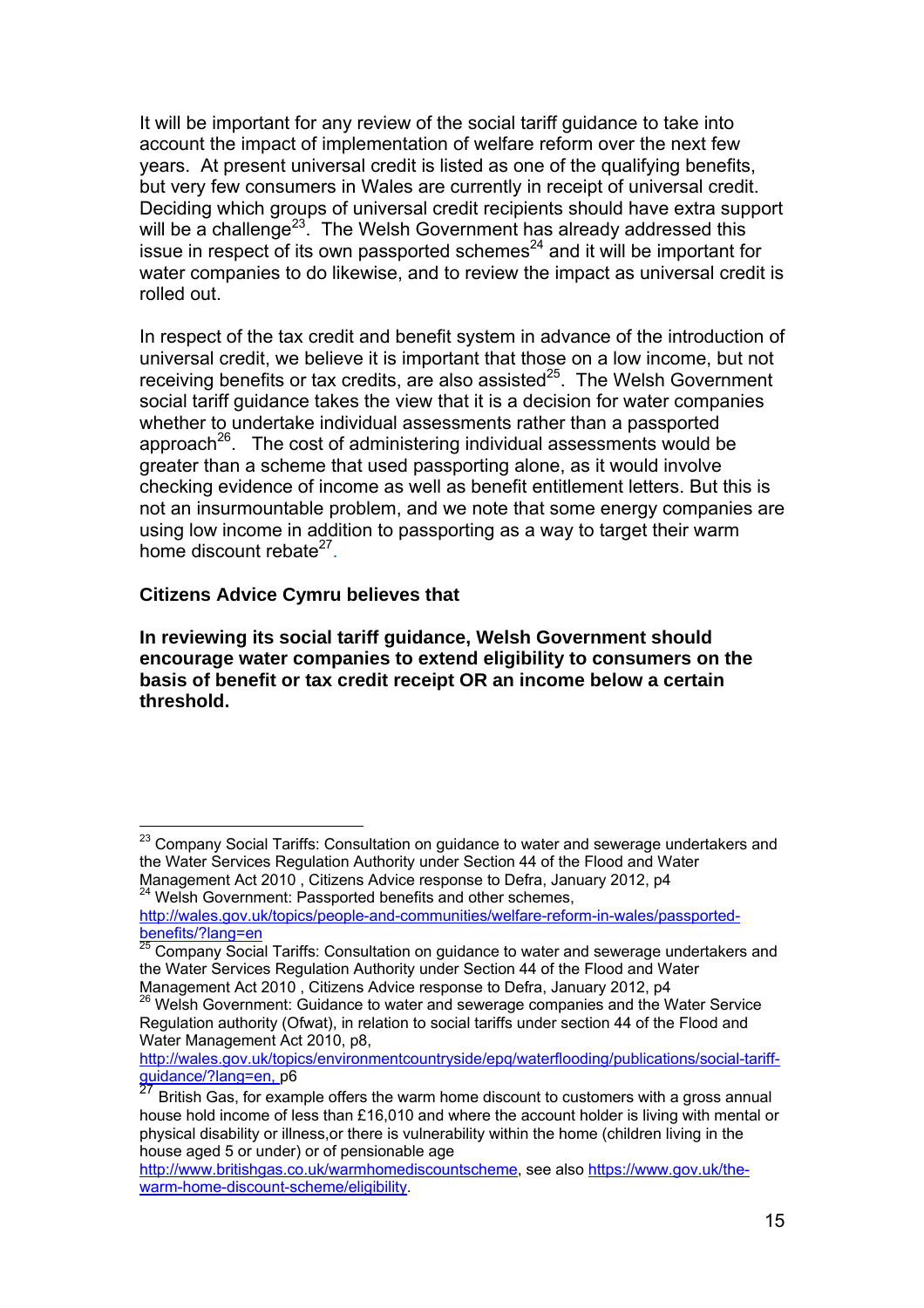#### **Households that are not direct customers of water companies**

One issue which is frequently raised by Citizens Advice clients in Wales is the eligibility for help with water bills from those who pay their water bills with their rent (including social housing tenants), as well as residents of park homes and on traveller sites.

For example, the Dŵr Cymru/Welsh Water Customer Assistance Fund (CAF), which helps some clients with water debt, has not been available to most social tenants who pay their water charges to their social landlord.

> A south Wales Citizens Advice Bureau helped a woman with mental health problems, who had run up a water debt of £250 during a period when she had a water meter. However, she was not eligible for the Welsh Water Customer Assistance Fund because she was a council tenant.

Our understanding is that for local authorities that collect water charges along with rent, Dŵr/Cymru Welsh Water pay a commission to cover bad debt among other things, and therefore that to make those customers generally eligible for CAF would be effectively for Welsh Water to pay twice<sup>28</sup>. While we understand the thinking behind this, it has at times led to confusion and some perception of injustice akin to a postcode lottery on the part of some water consumers who are social housing tenants. We understand that Dŵr Cymru/Welsh Water has taken action intended to prohibit any evictions for water charge arrears. However, access to help for social housing tenants with water debt remains a matter of concern to us.

We believe that the review of water poverty would be an opportunity to address the issue of financial support for households that are not direct customers of the water companies.

Consumer Focus Wales has previously raised concerns about the impact of water costs on mobile home residents, and difficulties that they encounter in addressing these<sup>29</sup>. Welsh Government should revisit these recommendations in relation to water services. We are also seriously concerned about residents of gypsy and travellers' sites some of whom can pay very high prices for water, despite the existence of Ofwat guidelines to water re-sellers on maximum resale prices $3031$ .

#### **Citizens Advice Cymru believes that**

**In its review of water poverty, Welsh Government should include an assessment of the number of householders in Wales who are not water** 

<sup>&</sup>lt;sup>28</sup> Communication from Dŵr Cymru/Welsh Water, July 2014

<sup>&</sup>lt;sup>29</sup> Consumer Focus Wales: Park Life – residential mobile home living in Wales, October 2012<br>http://www.consumerfocus.org.uk/wales/files/2012/10/R27E-Park-life-IA.pdf

 $\frac{30}{30}$  http://www.ofwat.gov.uk/consumerissues/waterresale/maximum/<br> $\frac{31}{31}$  Evidence from Cardiff and Vale Citizens Advice Bureau, June 2014.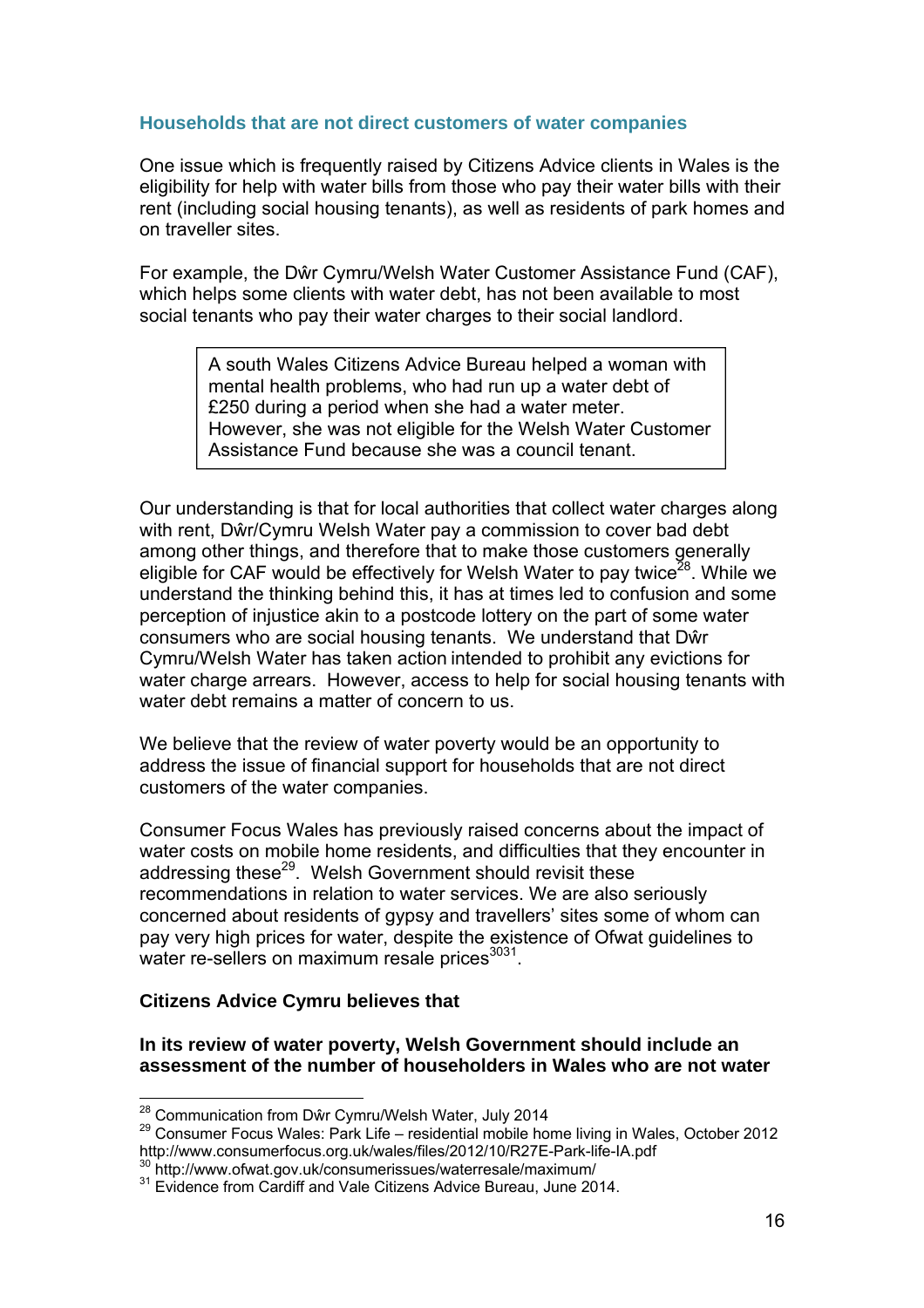**company customers, including social housing tenants, who struggle to pay their water bills, and the extent of indebtedness in this customer group** 

**Welsh Government should review the availability of help with water bills to householders who are not water company customers** 

**Welsh Government should review the effectiveness of OfWat guidance to water resellers on maximum resale price guidance, with particular attention to the impact on park home and gypsy and travellers site residents.** 

# **Dealing with debt and water poverty (Q16-18)**

#### **Incidence of water debt**

Of the 5,405 issues relating to water and sewerage services brought to Citizens Advice Bureaux in Wales in 2013/14, 4,802 related to water debt. Water debt is clearly a serious problem. Of the issues relating to water debt, some three quarters related to debt repayments $32$ .

Rising bills, relatively static income levels and the impact of some aspects of welfare reform have meant that many households are struggling to cope with rising cost of living. The Money Advice Trust notes that between 2000 and 2011 the price of water rose significantly in relation to general CPI inflation, and this trend was accompanied by an increased demand for debt advice  $33$ . This is likely to continue; many income levels are rising only slowly, and welfare reform will result in increased income for some consumers but reductions for many others $34$ .

> A single south Wales man was in arrears of £200 to his water company. He was paying this off regularly but when his Employment and Support Allowance was stopped his income was reduced. While the local bureau was helping him to appeal the benefit decision, he contacted the water company to say that he could not sustain the rate of repayment in the short term. However, the water company passed the debt to a debt collection company who then chased him for £400.

Characteristics of people coming to the Citizens Advice service in Wales with water debt problems are set out in tables 1 to 3 below. Percentages of Citizens Advice clients for England and Wales as a whole are included for comparative purposes.

 $32$  3276 out of 4802 - 68%. Of 4242 non-gateway enquiries, 77%.

<sup>&</sup>lt;sup>33</sup> Money Advice Trust: Changing Household Budgets, June 2014, pp21-22.<br><sup>34</sup> Citizens Advice: All change: why welfare reform should matter to creditors and utility companies, November 2013, p 34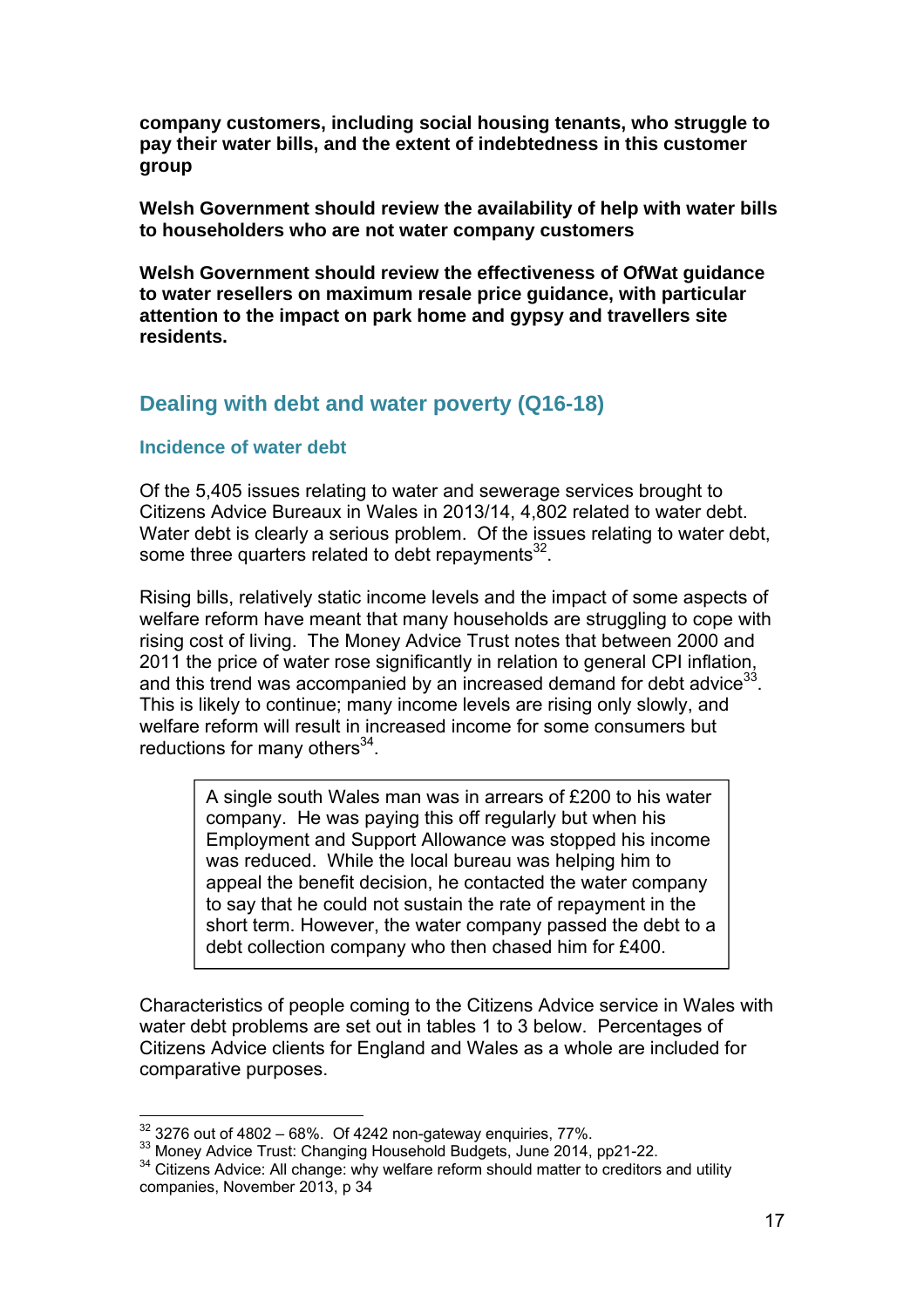The figures show that people with water debt problems tend to be single and spread across working age bands but particularly aged between 35 and 49. They are also disproportionately likely to live in social housing although not more so than in England and Wales together. However, within Wales, social housing clients comprise 48% of clients with water debts. This compares to 32% of all clients in Wales irrespective of the issues they raise. Clients with water debts are more likely than the generality of clients to live in social housing. This reinforces our recommendations (above) on social tariffs and access to financial support.

#### **Table 1: Water debt clients and all clients by household type, Wales, 2013-14**

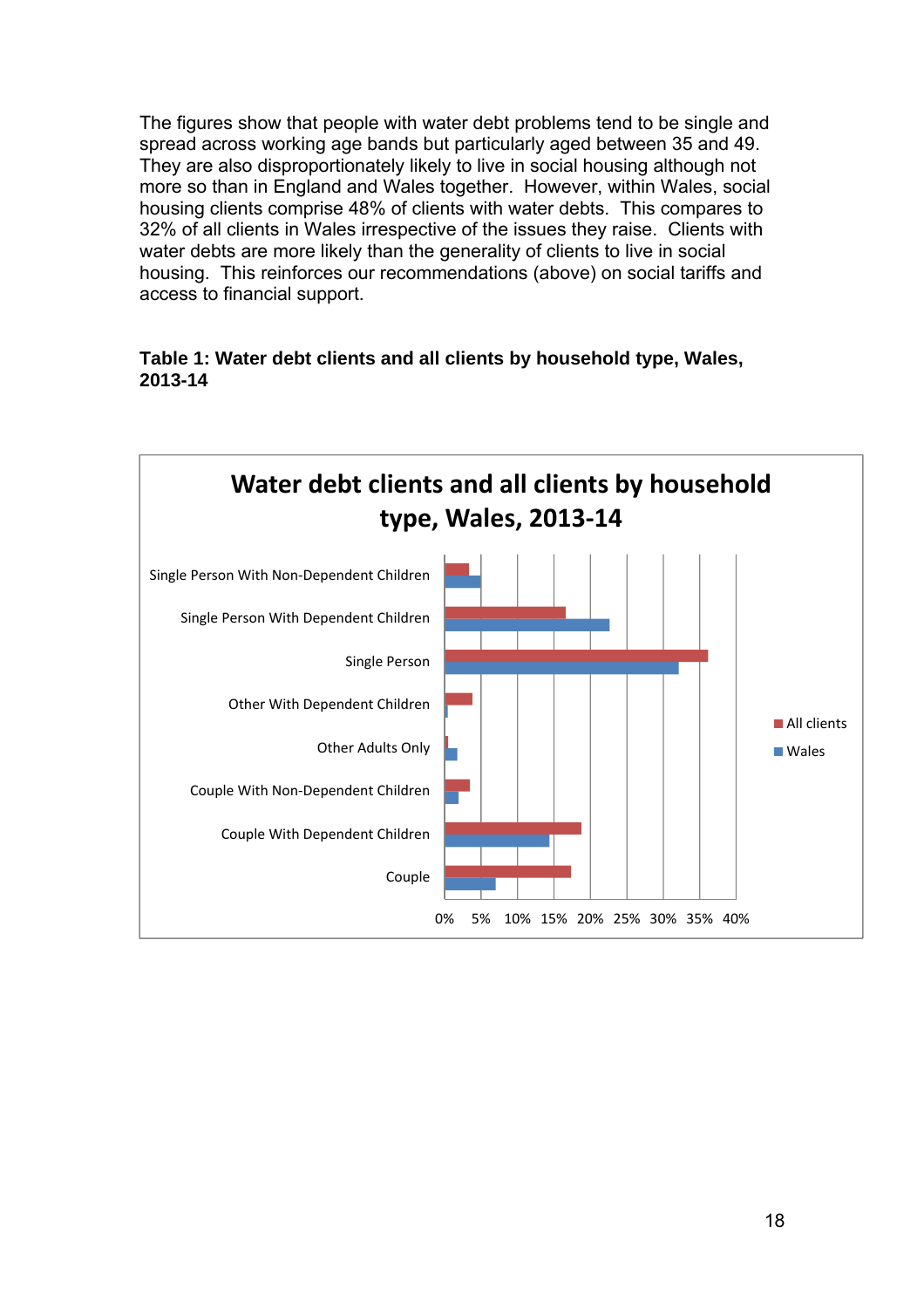

**Table 2: Water debt clients and all clients by age range, Wales, 2013-14**





While social tariffs, efficiency measures and consumer education all have an important part to play in reducing the incidence and severity of water debt in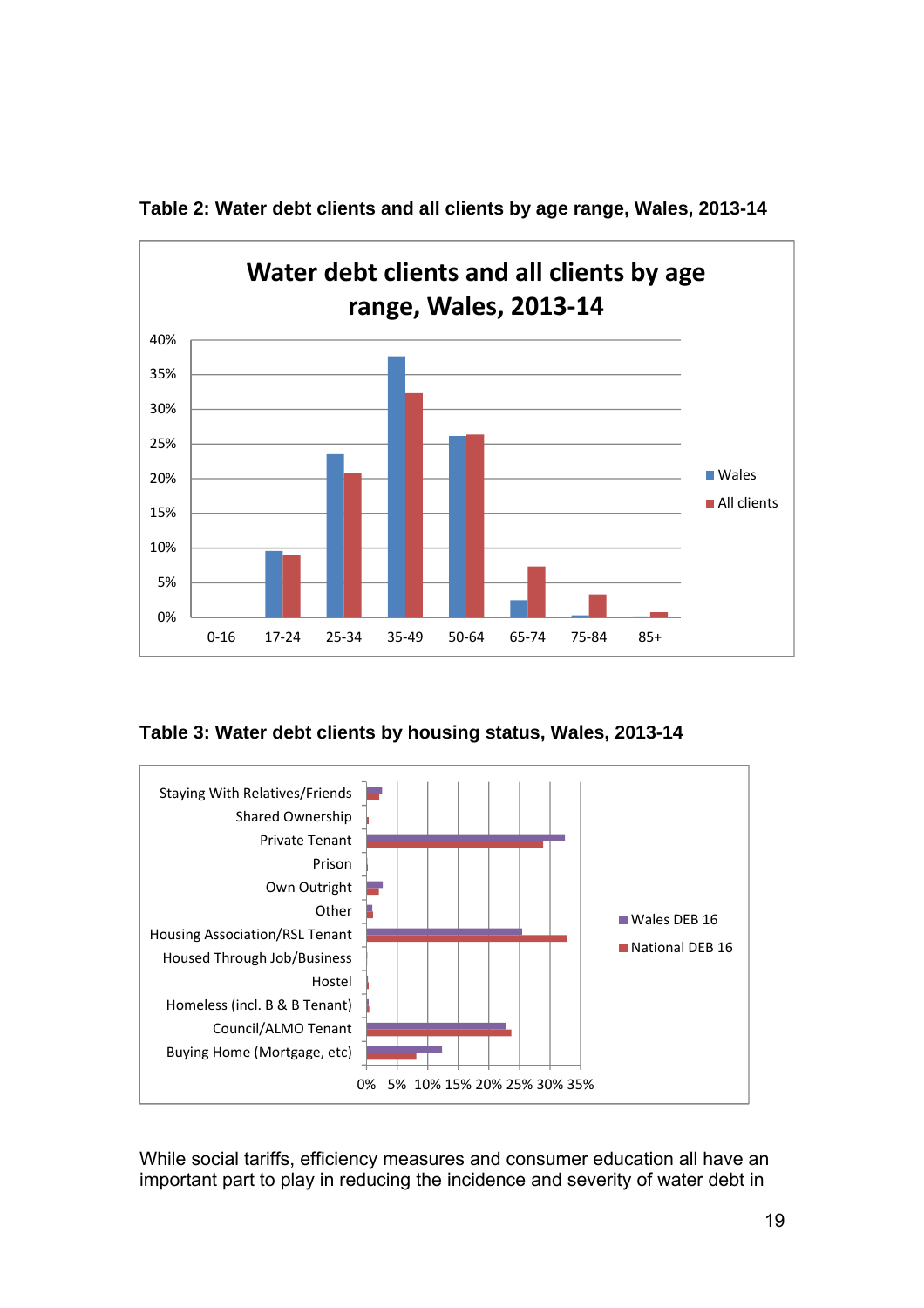Wales, it is likely that indebtedness will continue to be a problem for the foreseeable future. Table 4 shows the trend in issues raised by clients of Citizens Advice Bureaux in Wales over the last two years relating to water debt repayments. We cannot predict the impact of government policies such as welfare reform, and of wider economic trends, but there is at least a substantial likelihood that the current upward trend will continue over the short to medium term.



#### **Table 4: Dealing with water debt repayments, Wales, 2012/13-2013/14 (number of issues raised with Citizens Advice Bureaux)**

#### **Dealing with debt**

We strongly support the ban on disconnection for water debt for domestic customers. Water is an essential service and disconnection could result in severe detriment to consumers, without necessarily resulting in recovery of arrears.

At the same time we recognise that bad debt is a problem for all consumers, as it increases costs to all customers (because of both non-payment and recovery costs), as well as for the water industry. Both unpaid bills and debt collection costs add to customer bills. High priority needs to be given to helping consumers to avoid debt in the first place.

It is important that water and sewerage companies use all of the data and intelligence at their disposal to identify customers who are experiencing financial difficulty. While utility companies do not have access to the range of data available to some creditors, such as banks, there are some signs to look out for which could indicate that a customer is experiencing financial difficulty.

These could include missed or part payments, requests to reduce the amount of direct debit payments or requests to rearrange a repayment plan. Water companies need to explore the reasons behind the customer's circumstances and offer assistance as appropriate.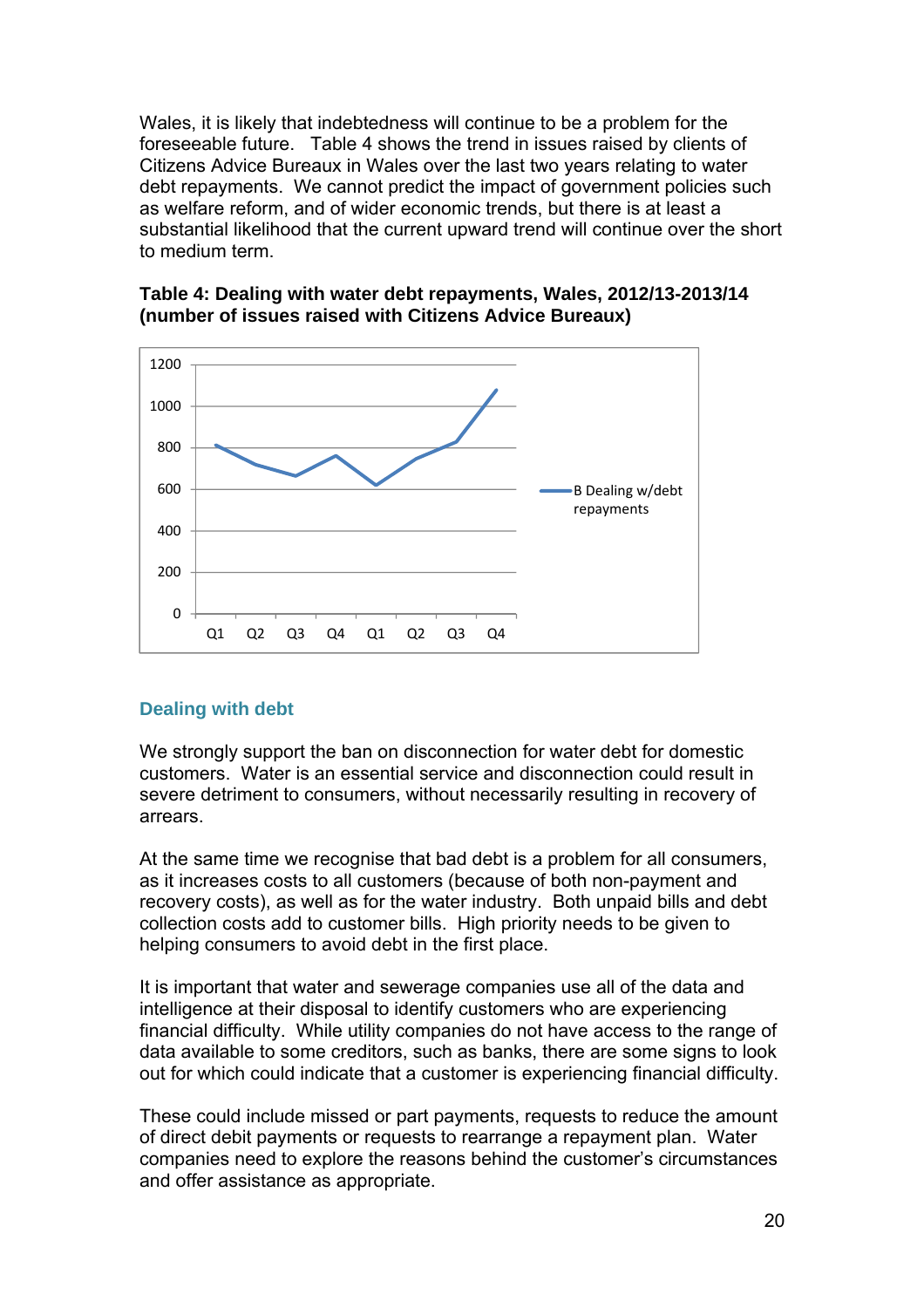Where customers are already in financial difficulty, there are a number of steps that water companies can take including:

- waiving bounced direct debit and late payment fees
- renegotiating lower repayment instalments, using the Common Financial Statement to assess what can be afforded, or
- holding off on enforcement action until the customer is back on a more stable financial footing, and
- moratoriums or payment holidays for the period that benefits are sanctioned or reduced pending an appeal.

Schemes such as Dŵr Cymru/Welsh Water's CAF can be very useful in enabling customers in difficulty to return to a sound footing.

Where customers cannot afford more than minimum repayments or any repayment at all, and have no reasonable prospect of improving their circumstances, non-priority creditors should also consider writing the debt off. Pursuing customers who have no real means of ever repaying a debt is ultimately a waste of resources, as well as distressing for the customer.

> A north Wales man had obtained a debt relief order but was still being pursued for arrears by his water company

# **Citizens Advice Cymru believes that**

**The proposed review of water poverty should encompass the collection and debt management policies and practices of water and sewerage companies, engaging with companies and advice agencies with a view to encouraging best practice throughout the industry in Wales** 

# **Referral to advice agencies**

If customers have wider advice needs regarding debt that are unmet, they are unlikely to be able to commit to and maintain a sustainable repayment arrangement, and may need additional advice and support from an independent agency. Customers are particularly likely to need this if, for example, they have multiple creditors, problems managing money, or they have related family, legal, housing or employment issues.

Water companies should be encouraged to develop referral pathways for staff to refer customers in difficulty to organisations such as the Citizens Advice service and other agencies for further advice and support<sup>35</sup>. Consumers in difficulty can be helped in a number of ways, including

  $35$  Citizens Advice: All change: why welfare reform should matter to creditors and utility companies, November 2013, p 31-2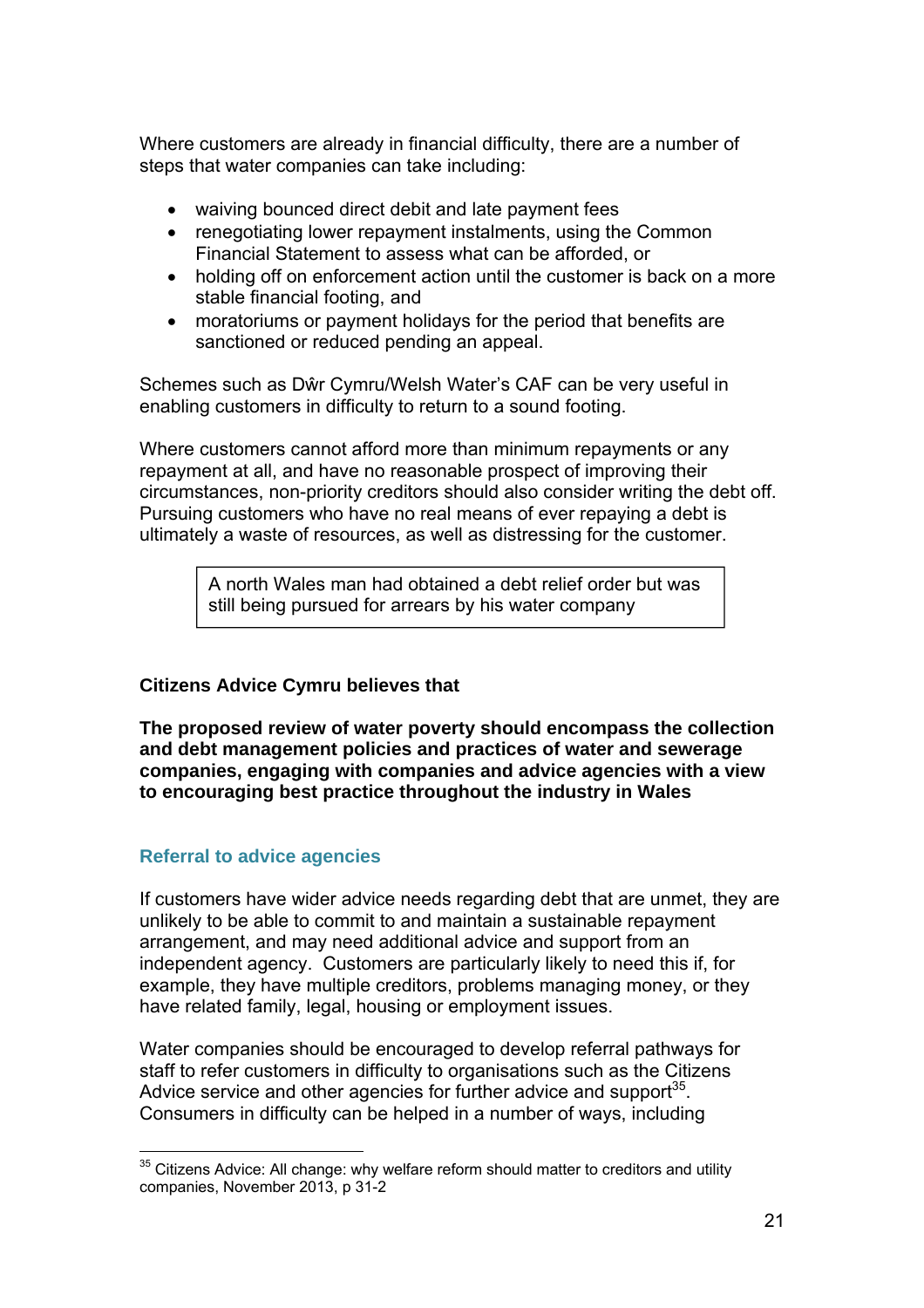negotiating with creditors on repayments, maximising income and referral to other sources of help such as social tariffs<sup>36</sup>. Raising financial capability, enabling consumers to plan and budget more effectively, can also help consumers cope with affordability issues in the longer term.

Companies should consider providing funding for community organisations, such as Citizens Advice Bureaux, to help advise people struggling with affordability problems about the options available to them. Citizens Advice already works in partnership with water companies in some areas in England to provide debt advice, with water companies recognising that water debt is often one element of broader financial difficulties, and that in order to tackle water debt it is necessary to look at the client's situation as a whole. Companies that provide financial support to both Citizens Advice and local bureaux for debt advice work include Wessex and Bristol Water, South West Water, Severn Trent Water, United Utilities, Anglian Water and Southern Water.

The Citizens Advice service has experience of working in partnership with water companies and other consumer stakeholders. For example, Citizens Advice representatives have participated, along with the Consumer Council for Water and other stakeholder organisations, in work with water companies to improve billing and debt recovery practice, such as improving the content of correspondence with customers. A Citizens Advice Cymru representative also sat on the Dee Valley Water Customer Challenge panel during the process of preparing for the 2014 water price review, feeding in our perspective of consumer needs based on our clients' experience with particular emphasis on the need to engage with customers on low incomes<sup>37</sup>.

Citizens Advice Cymru will be happy to work with the water and sewerage industry in future, using insight from our advice and consumer education work to improve the experience of water industry customers in Wales

#### **Citizens Advice Cymru believes that**

**The proposed review of water poverty should explore the potential for improving cooperation between water companies and advice and financial capability services, both in relation to individual advice and support and to improving creditor practice.** 

**Water and sewerage companies should be encouraged to provide funding for advice and financial capability services.**

<sup>&</sup>lt;sup>36</sup> Citizens Advice: Affordable water: a consultation on the Government's proposals following the Walker Review of charging, response to Defra, June 2011, p6

<sup>37</sup> http://www.deevalleywater.co.uk/article.php?id=94